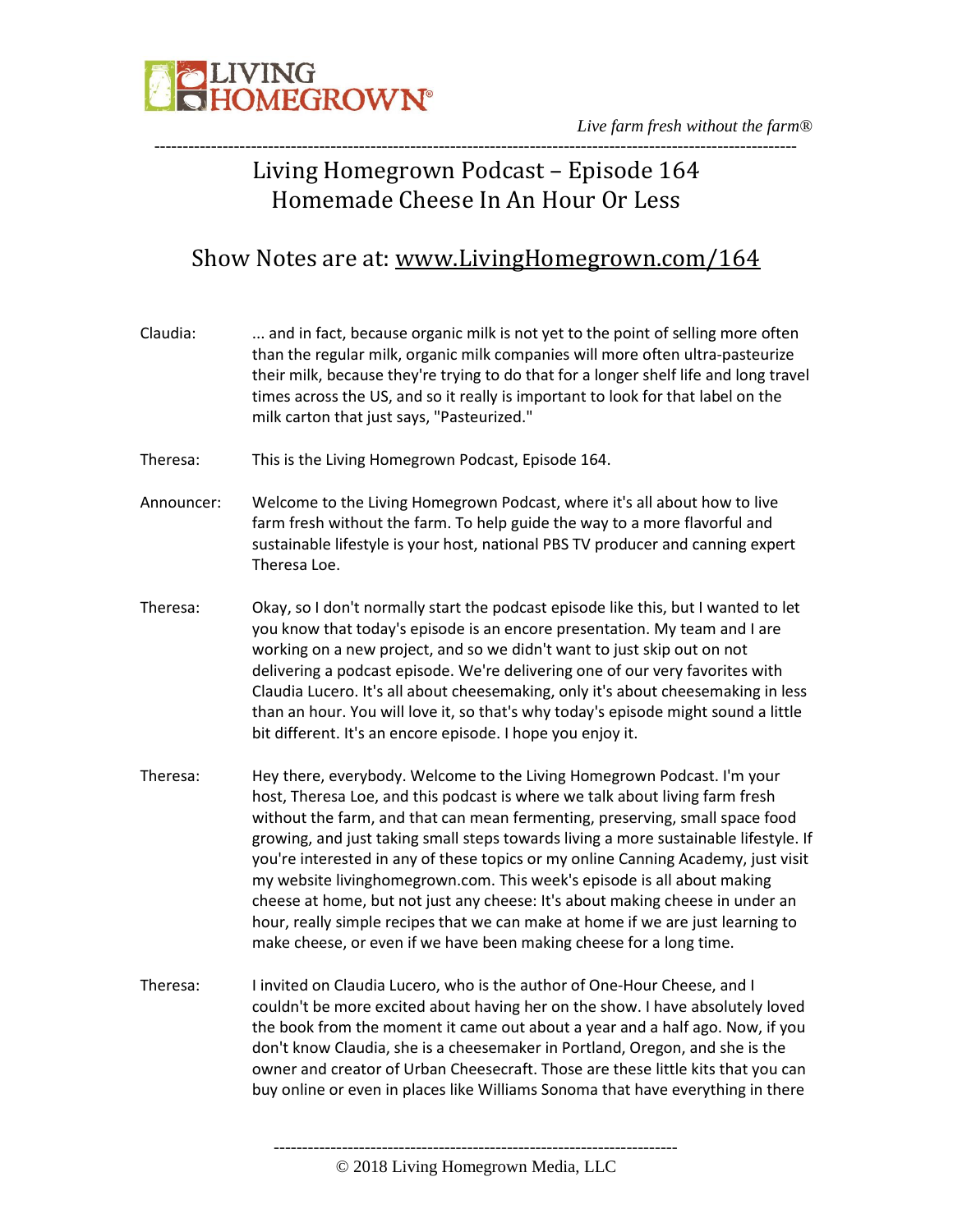

---------------------------------------------------------------------------------------------------------------- for you to make all different kinds of cheeses. They're little DIY cheese kits, and each kit makes a different type of cheese.

- Theresa: It has everything that you need except for the milk, so you buy the kit, you go out and get the milk, and then you can be well on your way to making your own cheese. Now, Claudia started making these DIY cheese kits back in 2009, and even today, she still teaches cheesemaking classes all across the country. One of her most recent projects, which I didn't even know about until we did this interview, is that she has a new kit coming out that is dairy-free, vegan, paleo cheese, and it's a kit to make that type of cheese. It will be coming out right around the time that this episode airs, so the timing couldn't be more perfect. In the interview, Claudia tells us all about this particular cheese kit, and so I'll let her give you all the description.
- Theresa: I wanted to have Claudia on the show, because I find that diving into cheesemaking, a lot of people have the same fears or trepidations that they have with doing that versus canning and preserving or fermenting. If you go to research how to do it, it can be a little bit overwhelming, and can even be a little bit scary if you start worrying about safety issues. In my situation, I was lucky enough to grow up with a mom who learned how to make cheese and would make cheese at home, so I had someone to watch and to see how easy it is and how rewarding it can be.
- Theresa: If you don't have that, then making cheese can definitely be a little bit scary, but Claudia's book and her kits take all the guess work out of it. And her book One-Hour Cheese is a fantastic introduction into making cheese, because no recipe in that book takes longer than an hour, and it doesn't matter if you're a beginner or not. Even if you have made cheese before, the book has so many fantastic recipes that are really quick and easy. You'll end up using these recipes to make all kinds of fresh cheese.
- Theresa: Now, you may be thinking to yourself, "How in the world could we make a cheese in an hour? Doesn't it take months and months of aging to make cheese?" What this book is and what Claudia specializes in are fresh cheeses, so these are the kind of cheeses more like cream cheese or like a mozzarella cheese, something that you make and eat in the fresh state, unlike a hard cheese that has to age many many months or even years before it has the refined flavor that you're going for. By diving into these fresh cheeses, these one-hour cheeses, you get a really good handle on how cheese is made, the science behind it, and yet you still have a huge selection of different types of cheese to make. Then, if later you want to dive deeper and get into aging cheeses, you can absolutely do that once you have these cheeses under your belt, so it's a great starting point.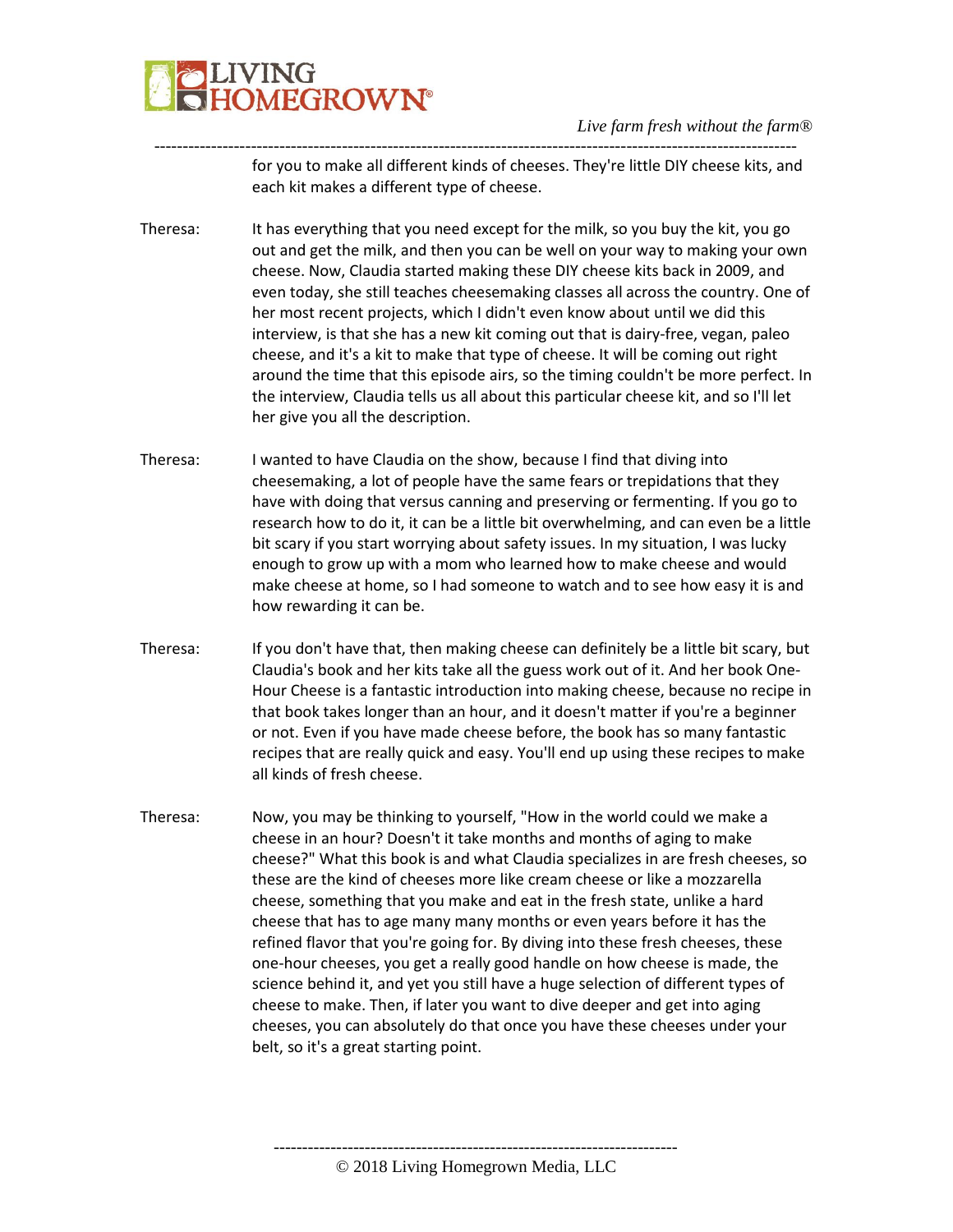# **PLIVING**<br>CHOMEGROWN®

#### *Live farm fresh without the farm®* -----------------------------------------------------------------------------------------------------------------

| Theresa: | Now, as Claudia talks to us, she's going to give a lot of information about<br>cheesemaking, but she's also going to walk us through a really simple beginner<br>recipe. I don't want you to worry about writing that down. I will have the entire<br>recipe in the show notes for this episode, and you can go there and print it out<br>when you're ready to make it. And I will have links to everything that Claudia<br>has, her kits, her website and her book. Also, I will include a link to this really<br>cute Etsy video that talks all about Claudia and her kits and what she does, and<br>it's nice if you want to watch that to put a face to the voice that you'll be<br>hearing. I'll have all of that in the show notes, and to get to the show notes, you<br>just go to livinghomegrown.com/164. |
|----------|--------------------------------------------------------------------------------------------------------------------------------------------------------------------------------------------------------------------------------------------------------------------------------------------------------------------------------------------------------------------------------------------------------------------------------------------------------------------------------------------------------------------------------------------------------------------------------------------------------------------------------------------------------------------------------------------------------------------------------------------------------------------------------------------------------------------|
| Theresa: | Okay, I think you're really going to enjoy this interview, and you'll learn a lot, so<br>let's just dive right into it. Here's my interview with Claudia Lucero from Urban<br>Cheesecraft and the author of One-Hour Cheese.                                                                                                                                                                                                                                                                                                                                                                                                                                                                                                                                                                                       |
| Theresa: | Hey, Claudia. Thank you so much for joining me here today.                                                                                                                                                                                                                                                                                                                                                                                                                                                                                                                                                                                                                                                                                                                                                         |
| Claudia: | Thank you, Theresa. I'm so happy to be here.                                                                                                                                                                                                                                                                                                                                                                                                                                                                                                                                                                                                                                                                                                                                                                       |
| Theresa: | This is going to be a great topic for my listeners, because a lot of them are into<br>eating locally. They care about what's in their food. A lot of them are into<br>making everything, from their own yogurt to starting to can their own food and<br>grow their own food, and I think cheesemaking is just the next step in this whole<br>process, so I just am very, very excited about talking about this today, so thank<br>you. To start out though, I would love for you to tell the audience just a little bit<br>about yourself and how you got into cheesemaking.                                                                                                                                                                                                                                       |
| Claudia: | It's really interesting, because everything you just said was pretty much my<br>inspiration, eating locally, eating seasonally, and it went along with a move from<br>San Diego, California, where I grew up to Portland, Oregon. Getting here and<br>suddenly being in a completely different climate and seeing different foods, and<br>actually seeing more seasons and the availability of food really inspired me to<br>see what I could find at those particular seasons. I moved here in December,<br>and so you can just imagine not a lot was fresh and available.                                                                                                                                                                                                                                        |
| Theresa: | Right.                                                                                                                                                                                                                                                                                                                                                                                                                                                                                                                                                                                                                                                                                                                                                                                                             |
| Claudia: | Really, it did make me pause and think, "Okay, what is available now?" And so I<br>had cabbages and collards and all that kind of stuff. I just started with<br>sauerkraut and making things that would make me feel healthy during the<br>winter and the rainy season. And then come spring, I joined a CSA. That's<br>Community-Supported Agriculture, and usually what that means is you'll pay the<br>farmer a larger sum in advance for a weekly basket of seasonal vegetables<br>throughout the year. Then that started, and I really started getting familiar with<br>what grows here in my local climate through the seasons.                                                                                                                                                                              |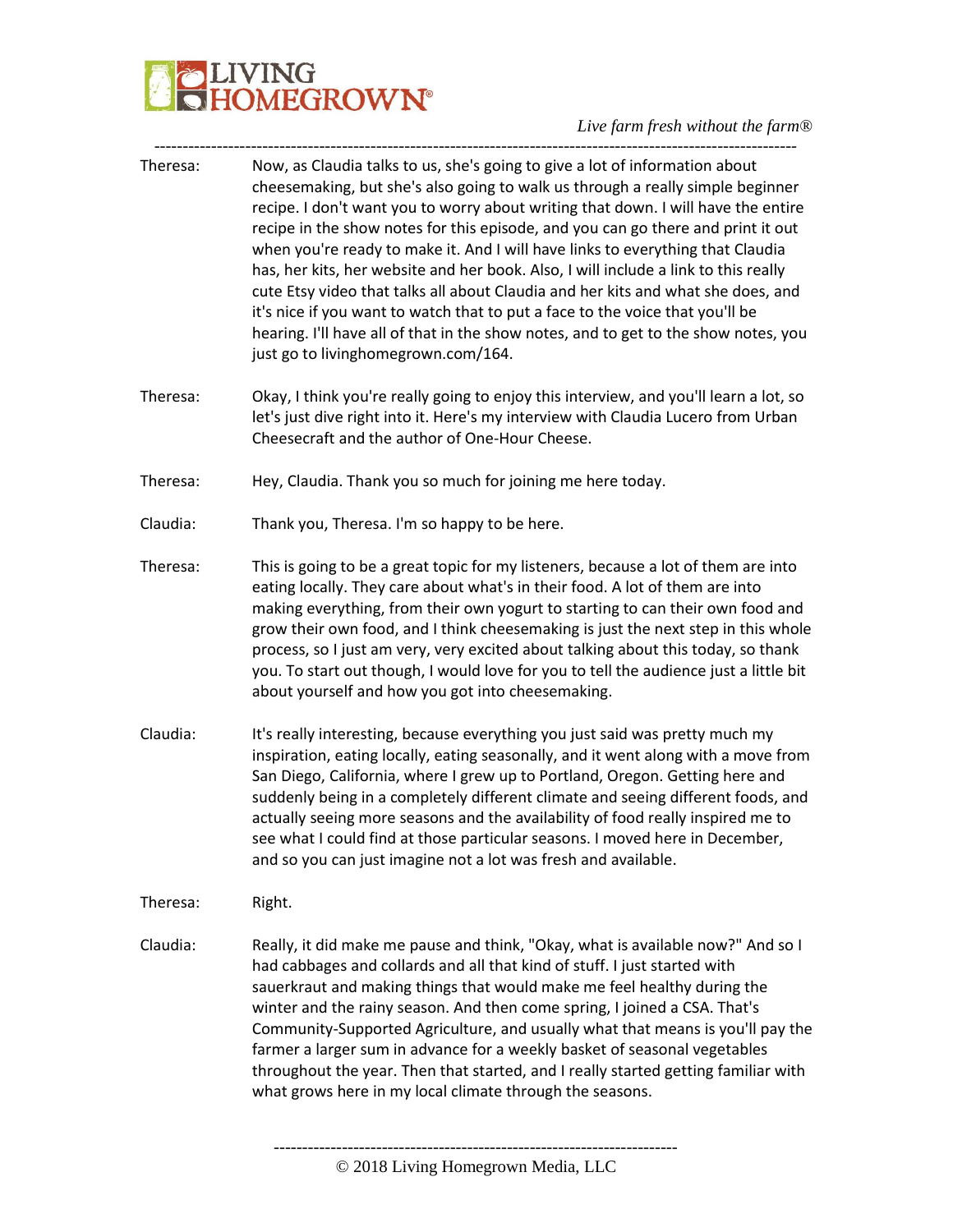# **PLIVING**<br>CHOMEGROWN®

*Live farm fresh without the farm®* -----------------------------------------------------------------------------------------------------------------

| Claudia: | And so, as I was getting a ton of green beans and a ton of beets, and these were<br>things that I would buy once in awhile in San Diego, but here they became a<br>mainstay because this is what I had paid for and this was an investment. It made<br>me dive deeper into preserving and making the most out of everything that I<br>was getting. Then, because of lacto-fermentation, you start looking into making<br>yogurt, which is a cultured food. And then I started getting into butter and<br>cultured butter, and just all started getting into cheese. All things lead to cheese<br>it seems, so this was a really natural progression for me, really fun time of<br>discovery. Then, once I got to stretching my own mozzarella and culturing my<br>own goat cheese overnight, there was just no going back. |
|----------|----------------------------------------------------------------------------------------------------------------------------------------------------------------------------------------------------------------------------------------------------------------------------------------------------------------------------------------------------------------------------------------------------------------------------------------------------------------------------------------------------------------------------------------------------------------------------------------------------------------------------------------------------------------------------------------------------------------------------------------------------------------------------------------------------------------------------|
| Theresa: | That's really exciting, yes. It's something about mozzarella. I have a memory of<br>my mom when she first learned to make cheese, and her and my dad both, they<br>took a cheesemaking class. Watching them make the mozzarella was so exciting.<br>I was probably                                                                                                                                                                                                                                                                                                                                                                                                                                                                                                                                                         |
| Claudia: | That stretch, right?                                                                                                                                                                                                                                                                                                                                                                                                                                                                                                                                                                                                                                                                                                                                                                                                       |
| Theresa: | Yeah, I was probably eight years old, and I have such a memory of that, and the<br>way it tasted and  Yeah, it's amazing thing, and that people just don't do that<br>anymore, and I love that people are turning back to that, and-                                                                                                                                                                                                                                                                                                                                                                                                                                                                                                                                                                                       |
| Claudia: | Me too.                                                                                                                                                                                                                                                                                                                                                                                                                                                                                                                                                                                                                                                                                                                                                                                                                    |
| Theresa: | Yeah.                                                                                                                                                                                                                                                                                                                                                                                                                                                                                                                                                                                                                                                                                                                                                                                                                      |
| Claudia: | You're right. It really is this moment of awe where you think, "Wow, why<br>haven't I done this earlier? You can really do this at home?" And just the flavor,<br>it's like nothing  No matter how fresh you get a cheese out at a shop, it's not<br>going to be as good as what you make at home.                                                                                                                                                                                                                                                                                                                                                                                                                                                                                                                         |
| Theresa: | Yeah, it's like the way a homegrown tomato is the most amazing thing, and even<br>in-                                                                                                                                                                                                                                                                                                                                                                                                                                                                                                                                                                                                                                                                                                                                      |
| Claudia: | Precisely.                                                                                                                                                                                                                                                                                                                                                                                                                                                                                                                                                                                                                                                                                                                                                                                                                 |
| Theresa: | Yeah, a Farmers' Market tomato is good, the next best thing, but homegrown is<br>like the ultimate, and it is definitely that way with cheese.                                                                                                                                                                                                                                                                                                                                                                                                                                                                                                                                                                                                                                                                             |
| Claudia: | Right.                                                                                                                                                                                                                                                                                                                                                                                                                                                                                                                                                                                                                                                                                                                                                                                                                     |
| Theresa: | Then you went on to  You got into it. Then you went on and you created the<br>Urban Cheesecraft business. Explain that.                                                                                                                                                                                                                                                                                                                                                                                                                                                                                                                                                                                                                                                                                                    |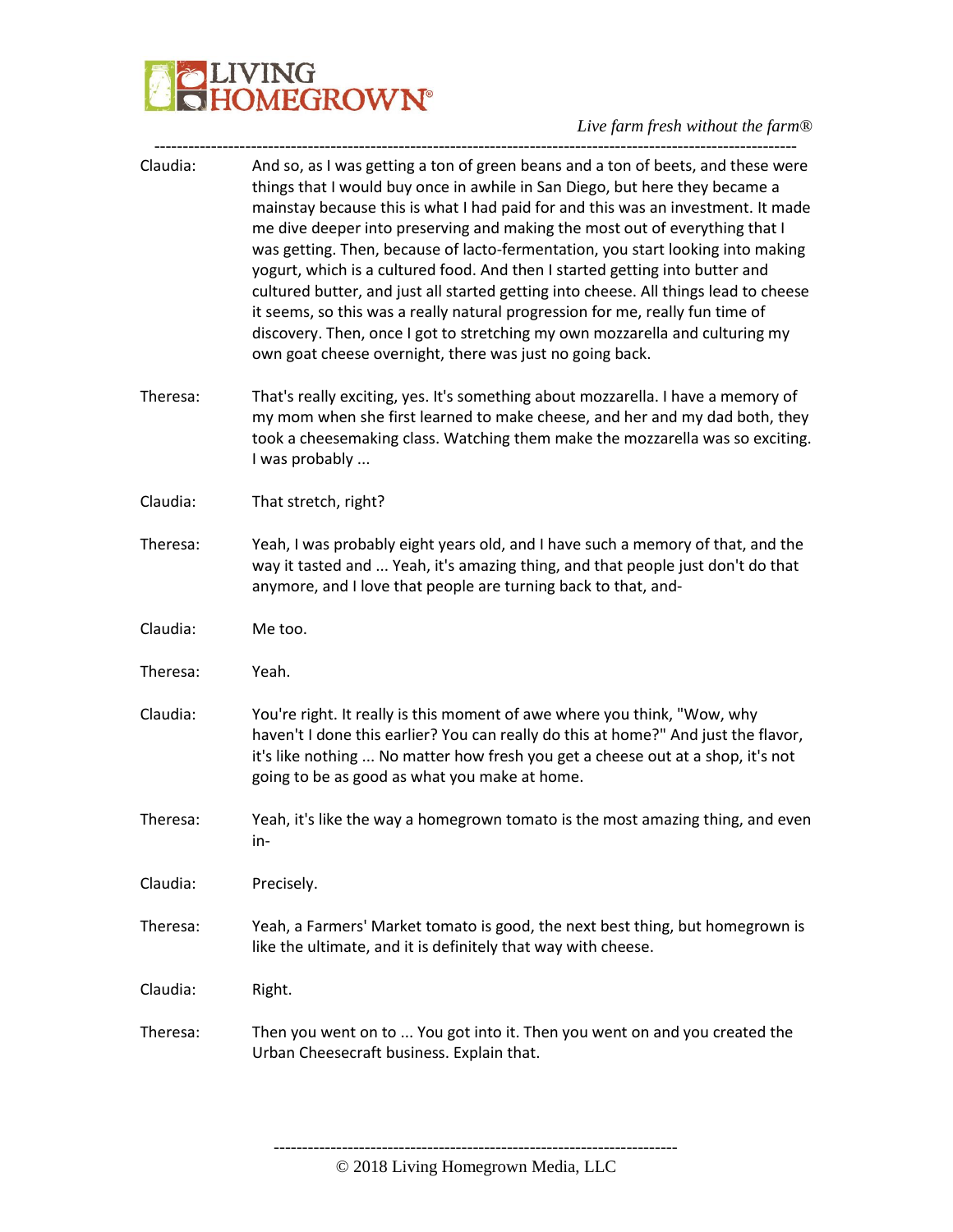| Right. As I was creating my first crude cheeses at home, which I thought were<br>still amazing, because it's just that scientific moment. It seems so magical when<br>you get curds and whey from this milk that you grew up with and just didn't<br>think twice about really, and all of a sudden, you turn that gallon into some<br>delicious cheese. I started sharing it with my co-workers, with neighbors, with<br>friends and family, and everyone would ask, "How the heck did you make<br>cheese," and "I had no idea you could do this." I would start telling them, "You<br>go to this website to get this ingredient, and then you have to drive about an<br>hour from here to the country to get this other ingredient, and then you got to<br>find a farmer." Their eyes would just glaze over. |
|---------------------------------------------------------------------------------------------------------------------------------------------------------------------------------------------------------------------------------------------------------------------------------------------------------------------------------------------------------------------------------------------------------------------------------------------------------------------------------------------------------------------------------------------------------------------------------------------------------------------------------------------------------------------------------------------------------------------------------------------------------------------------------------------------------------|
| I thought, "Okay, this has got to be easier. I'm able to do this at home no<br>problem. I've done all this research, I'm refining the recipes for just a one gallon<br>pot versus five gallons or 25 gallons,' which some of the recipes I was starting<br>with were meant for small farms and dairies and things like that, so now that<br>I've done all this work, I thought, "Why don't I just put everything I've learned<br>and all of these ingredients that I found myself into cute little boxes and put<br>them on Etsy? Etsy is a handmade marketplace, and really starting up and<br>gaining some ground."                                                                                                                                                                                         |
| This was in about 2008 when I was thinking about it, and so I thought, "What a<br>great way to start a little business on there." I was always entrepreneurial. I had<br>a lot of student loans, so a lot of motivation as I'm working at a nonprofit which<br>I loved, but didn't pay much more than my monthly expenses. That was the<br>beginning of it, friends interested, and then my idea for an Etsy shop, and then<br>it just took off.                                                                                                                                                                                                                                                                                                                                                              |
| The boxes are really cute. They're still really cute, and you have several different<br>cheeses, and I love that you even have the really good cheesecloth in the kit.                                                                                                                                                                                                                                                                                                                                                                                                                                                                                                                                                                                                                                        |
| That's a must.                                                                                                                                                                                                                                                                                                                                                                                                                                                                                                                                                                                                                                                                                                                                                                                                |
| Yeah yeah, which we'll talk about as we get into the recipe, but what are some<br>of the cheese kits that you have right now? I think they're even available on<br>Williams Sonoma. I saw them one time.                                                                                                                                                                                                                                                                                                                                                                                                                                                                                                                                                                                                      |
| Yes. They came to me I think about two, three years into my business and said,<br>"We've tested a couple of cheese kits out there, and we love yours. We'd like to<br>see if you could create a custom line for us." And so that was quite a ride. What<br>a growth spurt and growing pains and a lot of exciting stuff. I never went to<br>business school, so it was just trial by fire, and that was a really really good<br>learning experience and just super fun collaboration. They chose some of my<br>cheese kits, and then I made some that were just custom for them that included<br>local Portland honey and lavender and rosemary, so they were interested in that<br>kind of thing.                                                                                                            |
|                                                                                                                                                                                                                                                                                                                                                                                                                                                                                                                                                                                                                                                                                                                                                                                                               |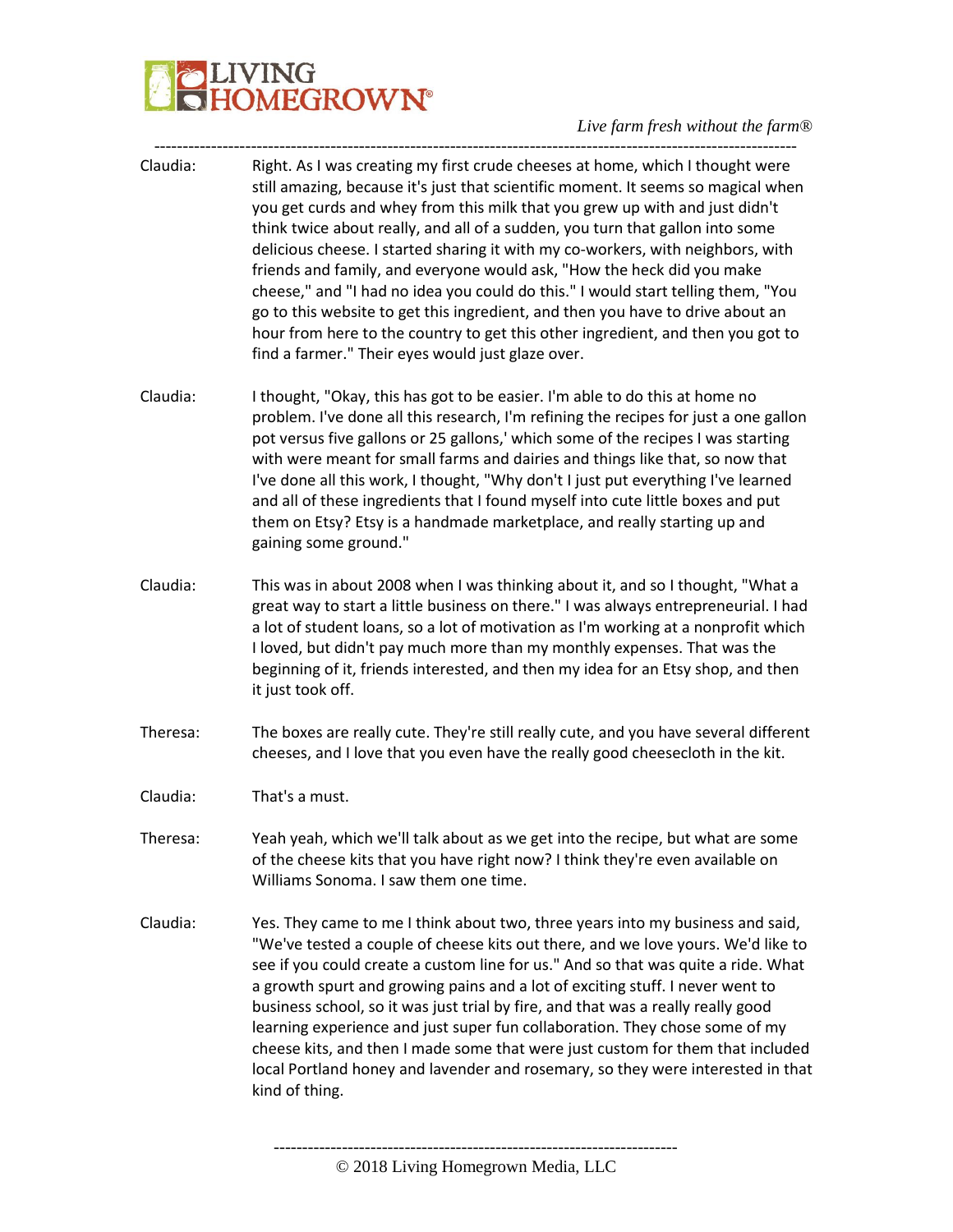*Live farm fresh without the farm®*

| Claudia:<br>hundred times better-tasting.<br>I'm going to have to try that, yeah. I have not, I've never made it.<br>It's so good.<br>Yeah.<br>people that if you've not made cheese, that's a great way to go.<br>Didn't you say it was your gateway cheese in your book?<br>alternative.<br>what are you using? |                                                                                                                                                                                                                                                                                                                                                                                                                                                                                                                                                                                                                                                                                                                                                                                  |
|-------------------------------------------------------------------------------------------------------------------------------------------------------------------------------------------------------------------------------------------------------------------------------------------------------------------|----------------------------------------------------------------------------------------------------------------------------------------------------------------------------------------------------------------------------------------------------------------------------------------------------------------------------------------------------------------------------------------------------------------------------------------------------------------------------------------------------------------------------------------------------------------------------------------------------------------------------------------------------------------------------------------------------------------------------------------------------------------------------------|
| Theresa:                                                                                                                                                                                                                                                                                                          | Then, the ones that I make, I have burrata, mascarpone, of course the classic<br>and favorite mozzarella, ricotta. Then I really like international foods. I'm<br>Mexican, so I grew up with all these wonderful fresh Mexican cheeses, so I did a<br>queso blanco, queso fresco for them, paneer which I love in curries. If you've<br>never had it, it's a vegetarian protein and it's not fair to compare it to tofu, but it<br>really does taste a little bit like it and behaves a little bit like it, but it's a                                                                                                                                                                                                                                                           |
| Claudia:<br>Theresa:<br>Claudia:<br>Theresa:<br>Claudia:<br>Claudia:<br>Theresa:<br>Claudia:                                                                                                                                                                                                                      |                                                                                                                                                                                                                                                                                                                                                                                                                                                                                                                                                                                                                                                                                                                                                                                  |
|                                                                                                                                                                                                                                                                                                                   |                                                                                                                                                                                                                                                                                                                                                                                                                                                                                                                                                                                                                                                                                                                                                                                  |
|                                                                                                                                                                                                                                                                                                                   |                                                                                                                                                                                                                                                                                                                                                                                                                                                                                                                                                                                                                                                                                                                                                                                  |
|                                                                                                                                                                                                                                                                                                                   | It's the easiest cheese you could possibly make, and I'm just always convincing                                                                                                                                                                                                                                                                                                                                                                                                                                                                                                                                                                                                                                                                                                  |
|                                                                                                                                                                                                                                                                                                                   |                                                                                                                                                                                                                                                                                                                                                                                                                                                                                                                                                                                                                                                                                                                                                                                  |
|                                                                                                                                                                                                                                                                                                                   | It was, it was. Like I said, it's the easiest. I mean, you literally almost boil milk<br>and pour in any kind of acid, whether that be a citric acid solution, some fresh<br>lemon juice or some kind of vinegar, and it will just happen. Then, all you have<br>to do is press it, and that really compresses it down to something that you can<br>slice, and then you can fry it. You can put it in stews and curries. The neat thing<br>about it is it doesn't melt. It's made in such a way and heated to such a<br>temperature that the curd is really nice and tough, and so that's what I mean<br>that you can use it like tofu or like chicken breasts instead in those dishes,<br>because it won't disintegrate and melt. It just is this really delicious just protein |
|                                                                                                                                                                                                                                                                                                                   | Let's see, did I cover all the cheeses? I think maybe goat cheese, I didn't<br>mention. Then now, I even have dairy-free cheese kits, so I'm all over the place.                                                                                                                                                                                                                                                                                                                                                                                                                                                                                                                                                                                                                 |
|                                                                                                                                                                                                                                                                                                                   | You are, you are. What is used for dairy-free cheese? If you're not using milk,                                                                                                                                                                                                                                                                                                                                                                                                                                                                                                                                                                                                                                                                                                  |
|                                                                                                                                                                                                                                                                                                                   | Right, yeah. Interesting question the way that you said it, because the reason<br>and the inspiration for these was that almost at every class or demonstration I<br>would lead, someone in the audience or the class would ask, "Can I just replace<br>the goat's milk or the cow's milk with almond milk or soy milk," and you just<br>can't. Those milks don't have the protein and the calcium and everything in the<br>quantities required for the rennet to do its job, for the citric acid to do its job, so<br>I had to look at it from a whole other angle. What I've done is used actual nuts<br>and seeds, mix up with water, yes. Then you blend those with water, and you<br>can add fermented foods if you want a little bit more of a funky flavor.               |

----------------------------------------------------------------------- © 2018 Living Homegrown Media, LLC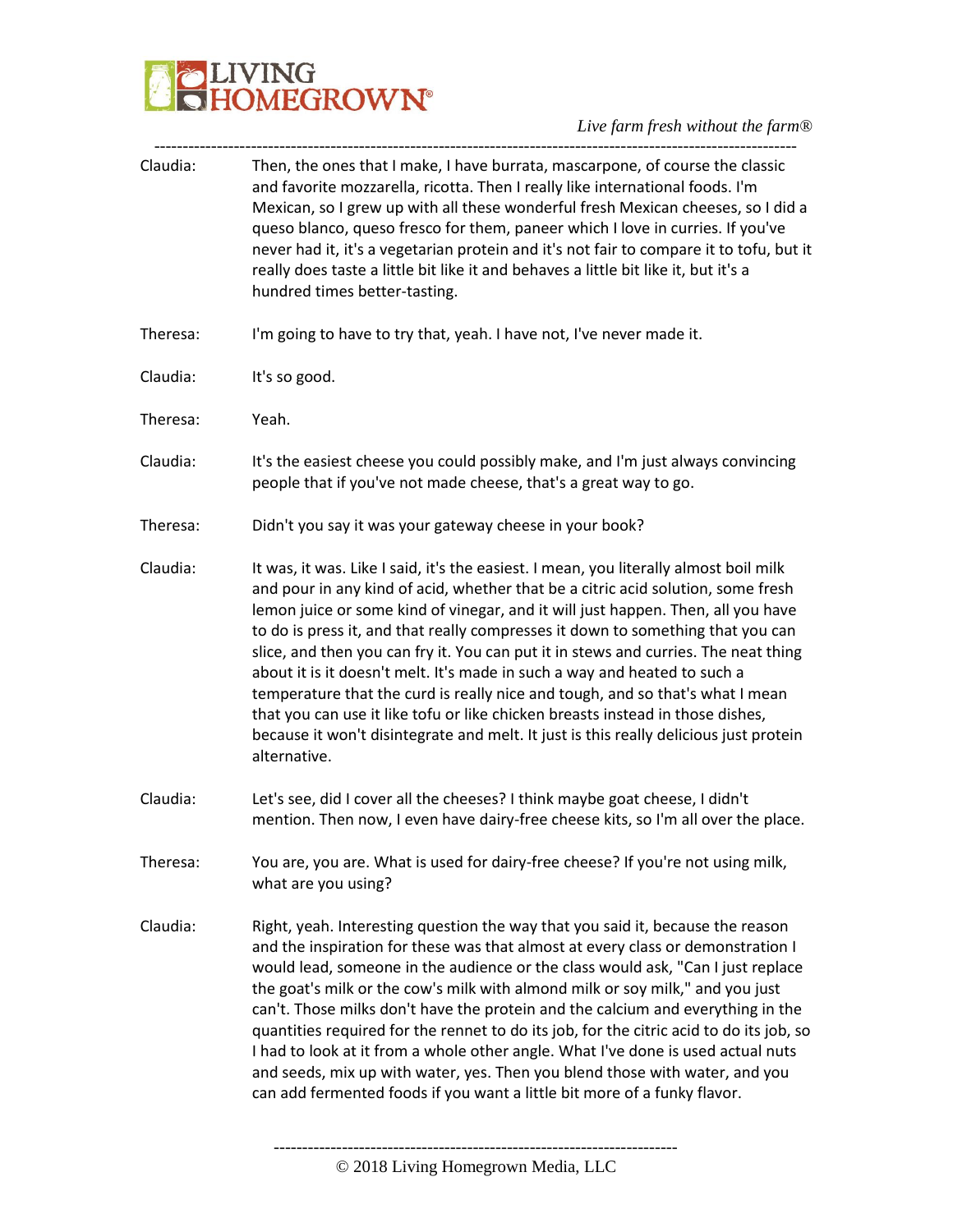

| Claudia: | But even just a really simple cashew with a little bit of water in the blender<br>makes a wonderful ricotta. To get that fat and that satisfying mouthfeel, you<br>really do need the real food rather than just a watered-down milk. You can,<br>there are alternatives that you can make with say a full fat coconut milk or<br>something like that, but really the best results have been with nice soaked<br>cashews, almonds, almond flour, macadamia nuts, pine nuts. You can really<br>have a lot of fun with it just like you can with dairy cheese.                                                                                                                                                           |
|----------|------------------------------------------------------------------------------------------------------------------------------------------------------------------------------------------------------------------------------------------------------------------------------------------------------------------------------------------------------------------------------------------------------------------------------------------------------------------------------------------------------------------------------------------------------------------------------------------------------------------------------------------------------------------------------------------------------------------------|
| Theresa: | That is fascinating.                                                                                                                                                                                                                                                                                                                                                                                                                                                                                                                                                                                                                                                                                                   |
| Claudia: | It is.                                                                                                                                                                                                                                                                                                                                                                                                                                                                                                                                                                                                                                                                                                                 |
| Theresa: | I had no idea.                                                                                                                                                                                                                                                                                                                                                                                                                                                                                                                                                                                                                                                                                                         |
| Claudia: | Science is as exciting for me I think as dairy cheese.                                                                                                                                                                                                                                                                                                                                                                                                                                                                                                                                                                                                                                                                 |
| Theresa: | Yeah, that is really awesome, because I know there's a lot of people who would<br>be interested in that and in making something without milk, and so that's one of<br>your kits that you have.                                                                                                                                                                                                                                                                                                                                                                                                                                                                                                                         |
| Claudia: | Yeah, two brand new kits, and I did a Kickstarter in order to fund these partly<br>because I'd never done a Kickstarter, and I wanted to see what the hubbub was<br>about to get something funded and get people behind the product before it was<br>actually launched, but also because so many people requested it that I thought,<br>"Let's see, let's see if this really is something that there's a demand and need<br>for." I come from nonprofit and social work, and so I love solving a problem and<br>filling a need. That's how I went about it, and so these new kits are going to be<br>out in October, but I do have one already on my shop for mozzarella and ricotta.<br>That was my test kit.         |
| Theresa: | Okay, fantastic. This episode will be coming out in mid-October, so I'll be sure to<br>link in the show notes to your kits, because I'm sure people will be interested in<br>after hearing about it. Just hearing you talk about it made me hungry.                                                                                                                                                                                                                                                                                                                                                                                                                                                                    |
| Claudia: | I think because I come from a cheesemaking perspective, from a traditional<br>dairy cheesemaking perspective, my standards were higher, and that was one of<br>the reasons I resisted doing this, even though it's been requested of me for so<br>many years, is that the vegan cheeses that I saw on the market and that I tasted<br>always left a lot to be desired. I thought, "If that's what it is, then that's not<br>what I want to make," but I was really able to  Sometimes, I would literally<br>have a hunk of brie next to me as I was testing the cashew brie to try to get it as<br>close as I possibly could in texture, in mouthfeel and richness, and that I think<br>really makes a big difference. |

----------------------------------------------------------------------- © 2018 Living Homegrown Media, LLC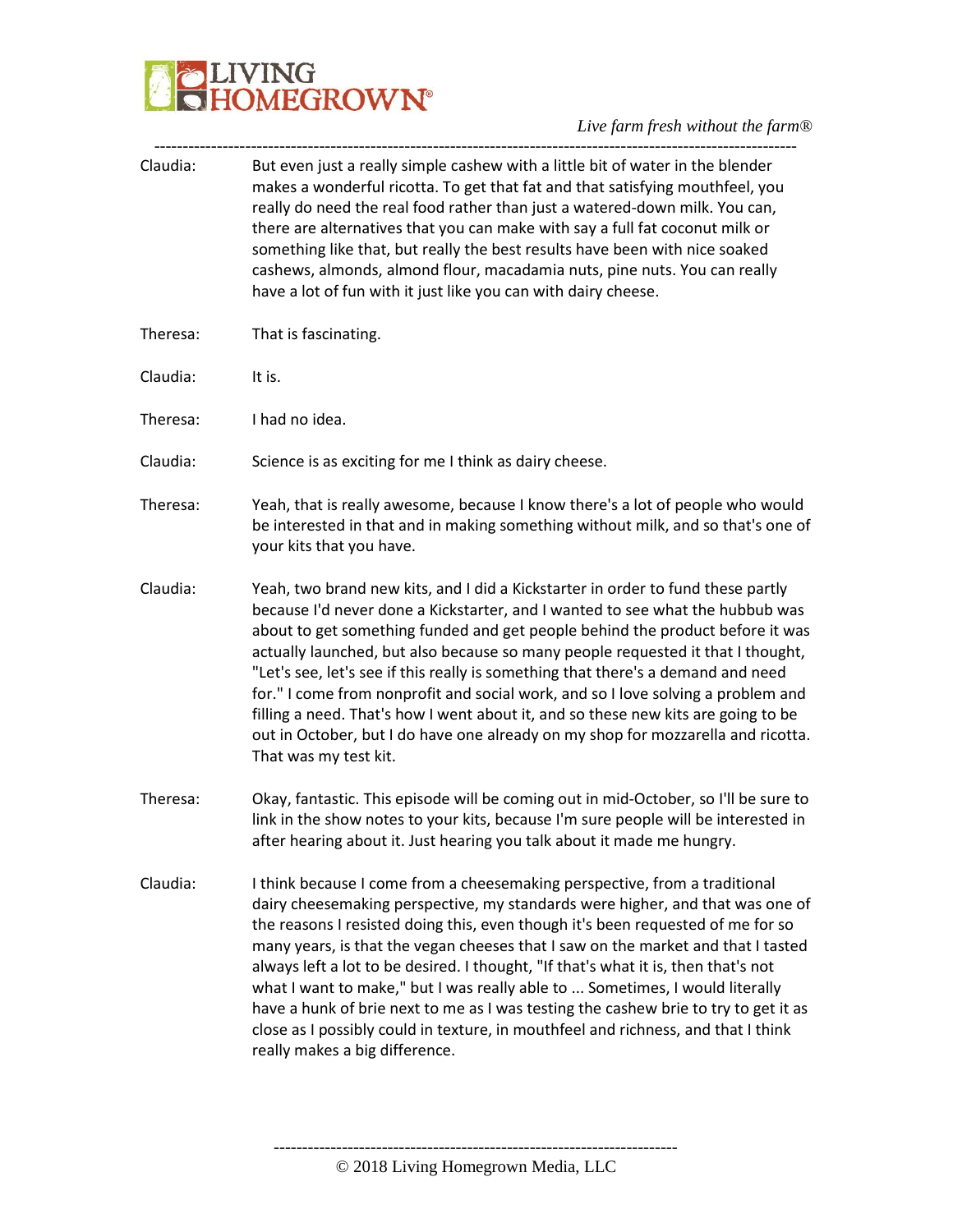### **ODELIVING**<br>CHOMEGROWN®

| Theresa: | I'm sure it does, and the fact that you knew exactly what it should taste and feel<br>like, that I'm sure makes all the difference in your research and testing, so yeah.<br>I'm excited about that. Okay, I will definitely link to that in the show notes.                                                                                                                                                                                                                                                                                                                                                                                                                                                                                   |
|----------|------------------------------------------------------------------------------------------------------------------------------------------------------------------------------------------------------------------------------------------------------------------------------------------------------------------------------------------------------------------------------------------------------------------------------------------------------------------------------------------------------------------------------------------------------------------------------------------------------------------------------------------------------------------------------------------------------------------------------------------------|
| Claudia: | Okay, thank you.                                                                                                                                                                                                                                                                                                                                                                                                                                                                                                                                                                                                                                                                                                                               |
| Theresa: | Yeah, okay. Let's dive into your book a little bit. I was so excited when I saw this<br>book on the shelf, because a lot of people want to do cheesemaking, but they<br>think it's a scary thing. What made you, first of all, want to write this book One-<br>House Cheese?                                                                                                                                                                                                                                                                                                                                                                                                                                                                   |
| Claudia: | Along with putting the kits on Etsy, I started teaching classes here locally in<br>Portland. What I noticed is the ones that were really popular were the ones<br>where we would make cheese from beginning to end during that hour, hour and<br>a half that the class was held in, and so I thought, "Huh, okay." Just kept that in<br>my mind, and then people would ask me in the classes what books I would<br>recommend, and I recommended a couple. There's some classics that have been<br>around since the '70s that I learned from, but they were huge. There were<br>maybe sometimes 250 cheeses in these books, and they weren't really<br>organized in a way that would let a beginner know which ones to start with.              |
| Claudia: | I started making all these mental notes of, "If I were to write a book, what<br>would it be like?" By the time that worked, when publishing came my way and<br>asked if I would be interested, I already knew, "Okay, this is what I want. I want<br>a lot of photos, because people come to these classes to see if things look the<br>way they should, like 'Does the curd look right? Does the whey? Is this supposed<br>to be more clear?" All those little details that when you're nervous, they really<br>make a difference. I wanted a lot of photos in there, and I wanted the cheeses<br>to all be for beginners, and then it turned out that all of them were made in<br>under an hour, so it just became this great complete book. |
| Theresa: | Yeah, I think it makes people want to try it because they're like, "I've got an<br>hour. I could give this a shot."                                                                                                                                                                                                                                                                                                                                                                                                                                                                                                                                                                                                                            |
| Claudia: | Right, yeah.                                                                                                                                                                                                                                                                                                                                                                                                                                                                                                                                                                                                                                                                                                                                   |
| Theresa: | If someone wants to start making cheese, what would you say are some of the<br>benefits? What are some of the reasons that people should want to make their<br>own cheese at home?                                                                                                                                                                                                                                                                                                                                                                                                                                                                                                                                                             |
| Claudia: | Yes, a lot of times, I hear other cheesemakers and cheese authors say, "It's not<br>actually more economical," but that is if you age cheeses, because you lose so<br>much moisture when you age. That's part of the aging process. The cheeses get<br>dry and more concentrated, and they're wonderful, but it's very true. You start<br>with a lot of milk, and end up with a very small amount of cheese in comparison.                                                                                                                                                                                                                                                                                                                     |
|          |                                                                                                                                                                                                                                                                                                                                                                                                                                                                                                                                                                                                                                                                                                                                                |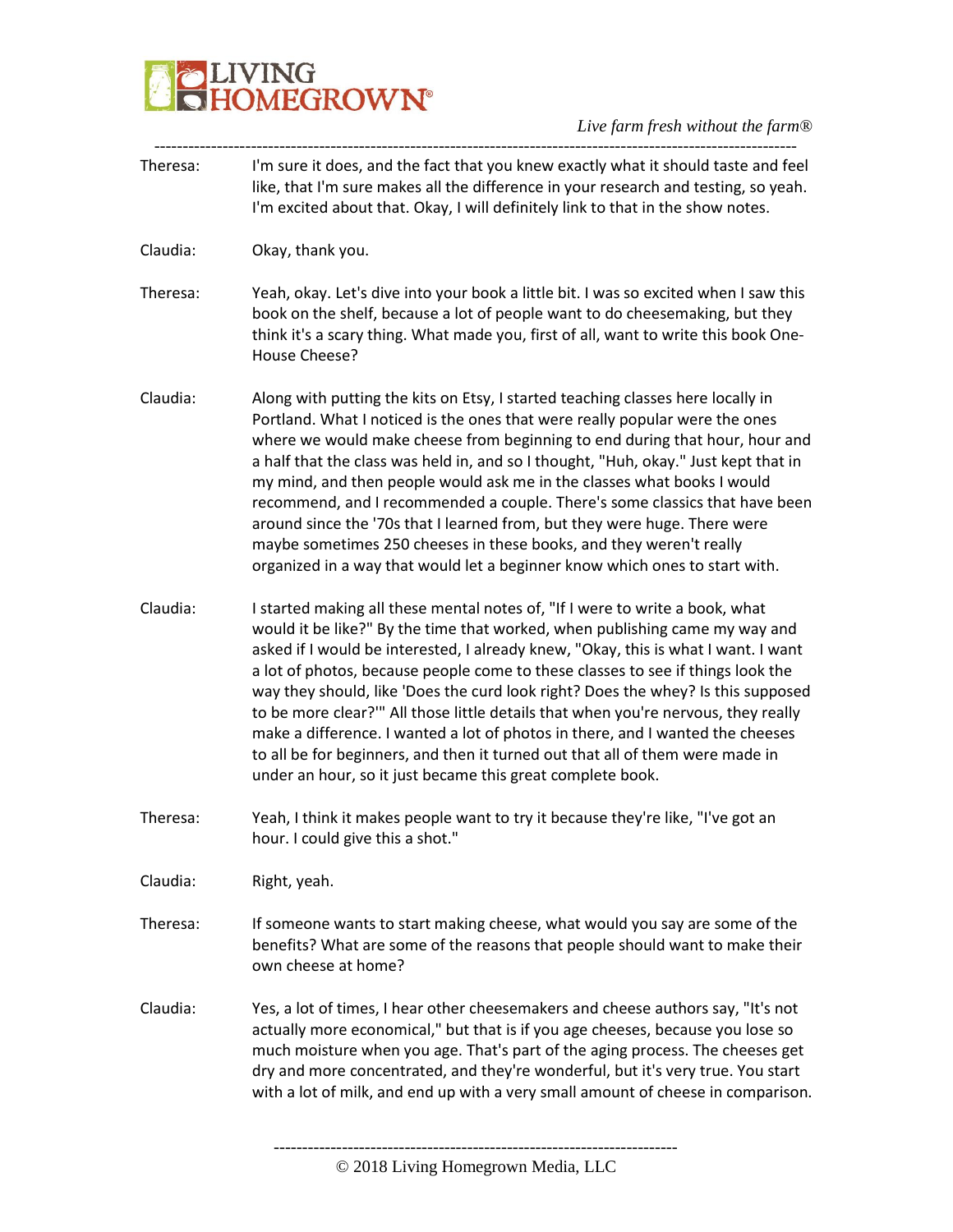

----------------------------------------------------------------------------------------------------------------- That's that part, but when you're making fresh cheeses and you're eating them as soon as you make them, and because we've made them in an hour, we haven't lost a lot of moisture, it is actually more economical. You can get a gallon of milk, and you're going to get almost two pounds of cheese. That's really a pretty good yield.

- Theresa: Yes.
- Claudia: That would be for simple cheeses like ricotta or paneer, and then the one that we're going to talk about today, fromage facile. That's one, more economical, and then one thing that I developed, and then that I started encouraging in my students is that, just like we were talking about vegetables, it connects you more to your local farmers, to what's going on with your food even at the grocery store. It starts getting you to read labels, because the less processed your milk is, the better your cheesemaking experience and the better tasting your cheese is going to be, and so you just suddenly become very interested in milk. I even tell people to call the 1-800 number on cartons, which most of us don't even know is there.
- Claudia: I think the most exciting, and my favorite part of it, is that you can customize your cheeses to be any flavor, so at the store, you're going to get mozzarella, the classic white regular mozzarella. You might get a marinated mozzarella or something like that, but can you get a red pepper or cracked black pepper or chive or basil or oregano mozzarella? Not usually.
- Theresa: No.
- Claudia: When you make it, you can completely make it to your taste and make these beautiful flavored cheeses. That's my favorite part, the customization.
- Theresa: Yeah, flavor is awesome. Flavor is the ultimate. Absolutely, okay.
- Theresa: When someone's first looking at cheesemaking, I know it can be very similar to when someone's first looking at canning food. They have a little trepidation. They're wanting to start, but they might be a little bit nervous about it. Isn't that usually what is the biggest challenge for a beginner that they have a little bit of fear over it?
- Claudia: Yes, and I do talk about this in my book in the beginning and just say, "Okay, get out of hour head. Everything you've assumed about you have to have raw milk, and raw milk is going to kill you, and there's going to be mold everywhere, and you have to use bleach in your whole kitchen, none of that is true when you're first starting out and making these fresh cheeses." This is just as safe and it requires the same amount of cleanliness as making a pot of soup or pasta. You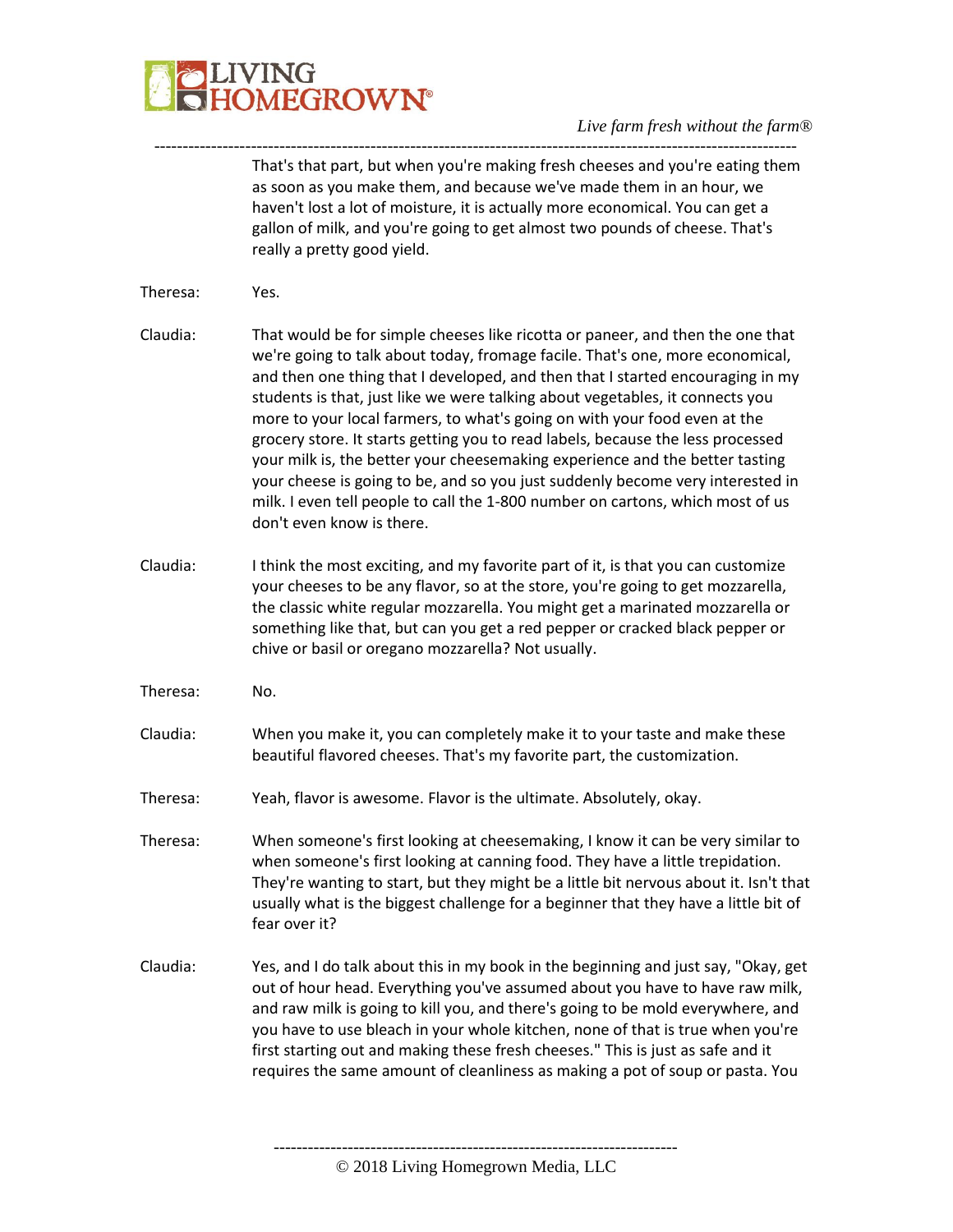

---------------------------------------------------------------------------------------------------------------- don't need to do any of that, because we're not aging. In aging, you have to control what kind of bacteria and mold is growing.

- Claudia: Here, we're not doing any of that. That's the first thing to let go of. You're not having to bleach your kitchen from head to toe. I just use hot water, vinegar, regular soap just like you would clean your kitchen normally. Then, the rest is just about following the recipes and starting out with some good quality supplies which we can talk about some more.
- Theresa: Sure, yes, and I think you're so true in that it's a big fear of the molds when you're aging. That makes sense, because when you're aging a cheese, there are certain cheese molds you want and certain things you don't want, and since there's always little spores in the air, that's why people get paranoid about it, but that's not what we're doing here. We're making fresh cheese, and then we're eating it right away, which is not a problem, because it tastes so good.
- Claudia: That's right, yeah. Yeah.
- Theresa: It goes really fast. Yeah, okay. Fantastic, so let's dive in to talking about the recipe. What's this beginner recipe that you like to share with people who are just starting?
- Claudia: Yes, I call this cheese fromage facile, and it's just my little tongue-in-cheek name because I want it to sound fancy, but really it just means "easy cheese" in French.
- Theresa: I love that.
- Claudia: Yeah see, and that's another perk. When you make your own cheese, you can just name it whatever you want.
- Theresa: Perfect, perfect.
- Claudia: Okay, fromage facile is a small batch, and so for beginners, it means it's going to be made actually in even about 25 minutes, so not even the whole hour. A quart of milk, whole cow's milk, and we want to, like I mentioned, get the best quality milk that we have, and if that just happens to be pasteurized grocery store whole milk, great. If you have a local farm or buying raw milk is legal in your state and you can find that, then great. You can do that as well. Usually in the book, I'll say when whole milk is best or maybe skimmed milk is a good idea, for example, with string cheese. In this case, it's whole milk.
- Theresa: Before you move on to the rest of the recipe, I want to just talk about milk for just a second, because you have a fantastic whole section in your book talking all about the different types of milk that we can get, and I know that there's a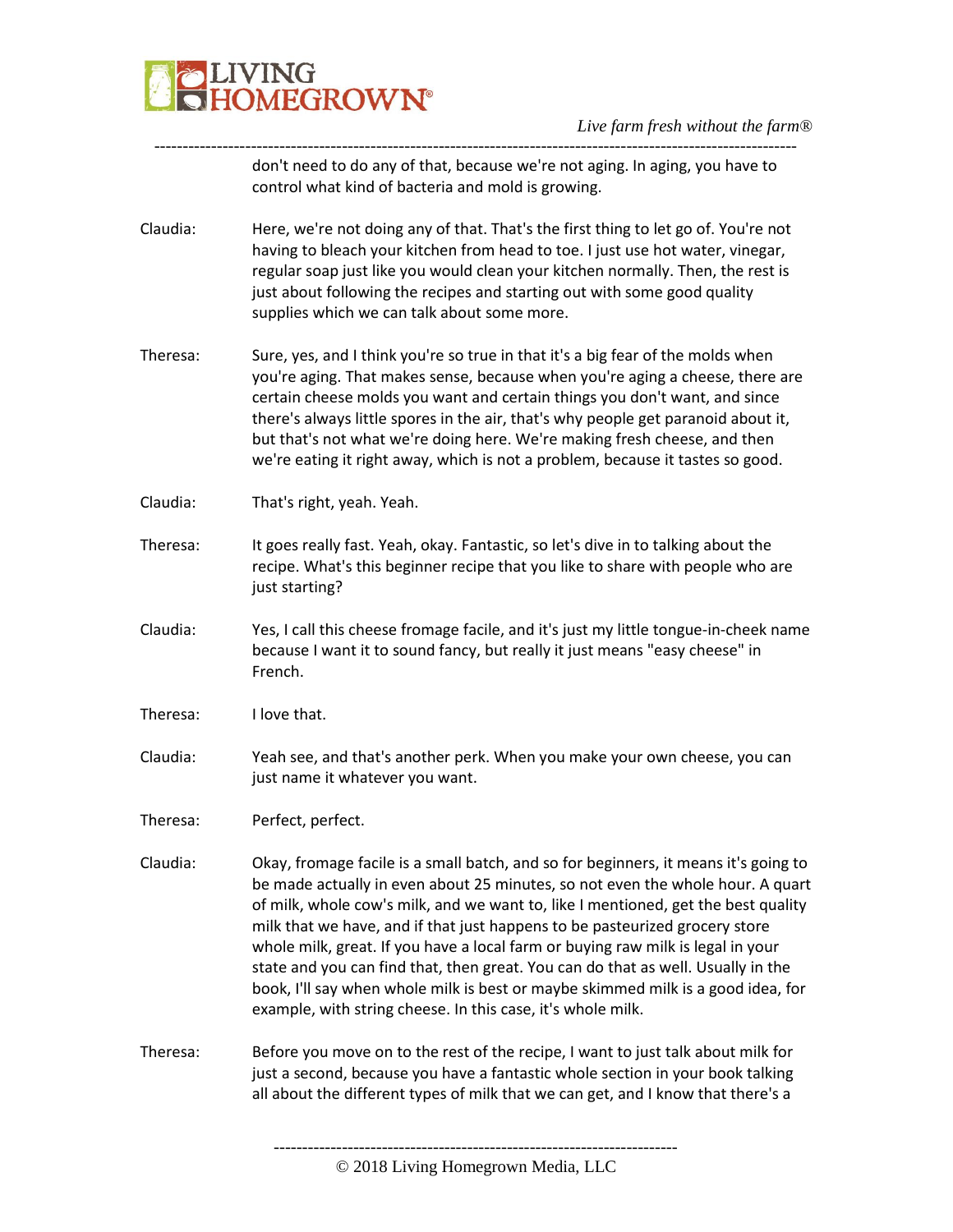

---------------------------------------------------------------------------------------------------------------- big difference between pasteurized and ultra-pasteurized. Could you just talk for a second about what it is that we need to get, because if someone gets ultrapasteurized, it won't work as well, correct?

- Claudia: Correct, right. Okay, pasteurized milk is just the most common milk, but what started to happen is that companies have started to ultra-pasteurize. What that does is heats milk to such a temperature that it denatures the calcium and the protein, and it makes it a whole lot more difficult to get a curd, to get coagulation, that separation between curds and whey, and so I always say avoid ultra-pasteurized milk.
- Claudia: If it is the only thing you have available to you, you might be able to get a very loose ricotta when you're trying to make a firm cheese, which is not a good result. I would just say avoid it if possible. Pasteurized, as I said, is the most common, and if you can access raw, which means it has not been pasteurized, it's pretty much just come out of the animal and has been strained and then bottled.
- Theresa: Okay, perfect. And then, now organic if we can get it, organic is good, but just because it's organic does not mean that it hasn't been pasteurized or ultrapasteurized, right?
- Claudia: Very good point, and in fact, because organic milk is not yet to the point of selling more often than the regular milk, organic milk companies will more often ultra-pasteurize their milk, because they're trying to do that for a longer shelf life and long travel times across the US, and so it really is important to look for that label on the milk carton that just says, "Pasteurized."
- Theresa: Okay, so this is where we learn how to read the carton or read the box or the carton or the bottle that it's coming in and look really carefully. We want ... Pasteurized is okay, ultra-pasteurized is what we want to avoid, and I know in my normal supermarket, most of the milks are ultra-pasteurized because they'll, like you said, last for a very long time on the shelf. Instead of 30 days, it's 60 or more days, I think.
- Claudia: Right.
- Theresa: And then the other thing that I wanted to ask you about though is about homogenized versus non-homogenized. Does that make a difference?
- Claudia: Right. Not in these fresh cheeses. What that means is is the fat distributed throughout the entire carton of milk or is the fat up at the top resting like cream, like more old-fashioned milk? And so no, in this case, you can use either/or. A lot of the times, what I like to do if I get great quality milk is skim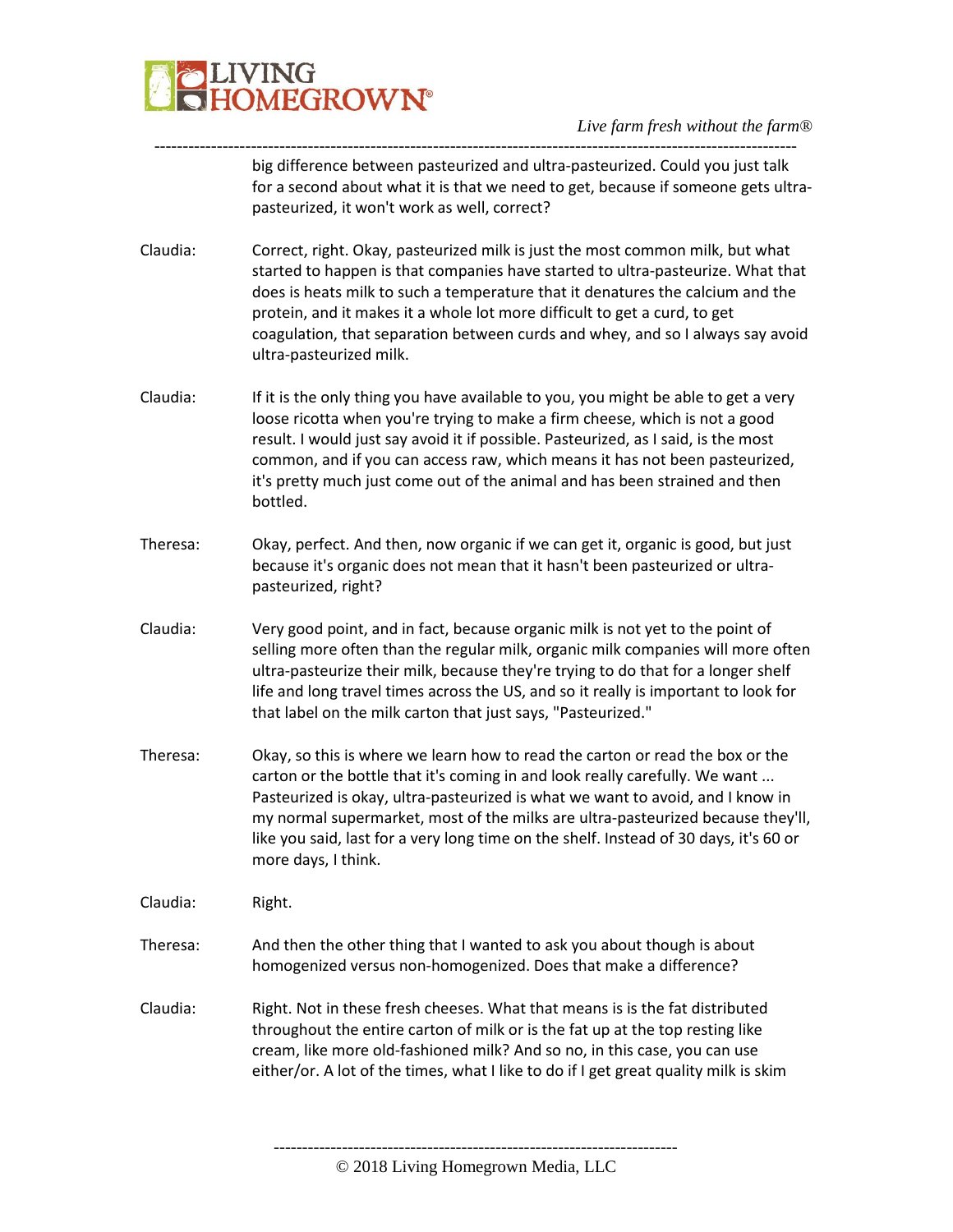

---------------------------------------------------------------------------------------------------------------- some of that cream and make some butter, which is why I included the recipe in the book as well.

Theresa: Yeah, oh good. Yeah, making your own butter is just an incredible experience as well. Okay, so we can get pasteurized or if it's organic, that's great. I really liked that you mentioned this in your book, that people can get confused when they see pastured milk. A pastured milk just means it's grass-fed, not that it's pasteurized.

- Claudia: Yes yes, and it has taken my aback sometimes. When I started seeing the label of Pastured, it was a double-take where I thought, "Wait a second, what are they talking about?" But yeah, that's when they're actually allowed to go out on pasture and eat grass as cows should.
- Theresa: Right, okay. Fantastic, so yeah. Just so everyone is aware, and you have this all spelled out beautifully in the book, so if they get the book, they will totally understand what they're looking for. Okay, let's get back to our recipe now. We're using just pasteurized milk is fine, and then ... We have one quart of pasteurized milk, or four cups. Then, what's the next thing that we need?
- Claudia: The cup of cultured buttermilk, and in this case, we also want to avoid the ultrapasteurized with any of the dairy in making cheese. Cultured buttermilk is typically low-fat milk that has bacteria cultures added so that it gets that tangy flavor like you get with yogurt. We're using it not only for flavor, but for that acidity, but then along with that, we're adding some lemon juice so that we get the additional acidity of the lemon juice without getting a strong lemon flavor.
- Theresa: Okay.
- Claudia: And then that's it. Simply after that, you just add salts to taste, and if you want to add some herbs, you can do that as well. You can do anything from herbs de Provence, just has a nice strong lavender flavor, or some fresh basil from your garden.
- Theresa: Fantastic, okay. We have all of this milk and buttermilk and our lemon juice, and then do we need any special tools while we're making this other than a pot?
- Claudia: Right, a standard pot that you have at home. If you're going to be making cheese often, I would say we need to avoid corrosive metals. A cast iron pot will not be good for this, same with uncoated aluminum pots. Avoid those two, but other than that, a standard stainless steel or enamel-coated pot, both of those are great. You don't really have to be too careful at this level of cheesemaking with having everything be glass and stainless steel as far as your measuring cups, measuring spoons and spoons, but it makes everything easier to wash and to clean.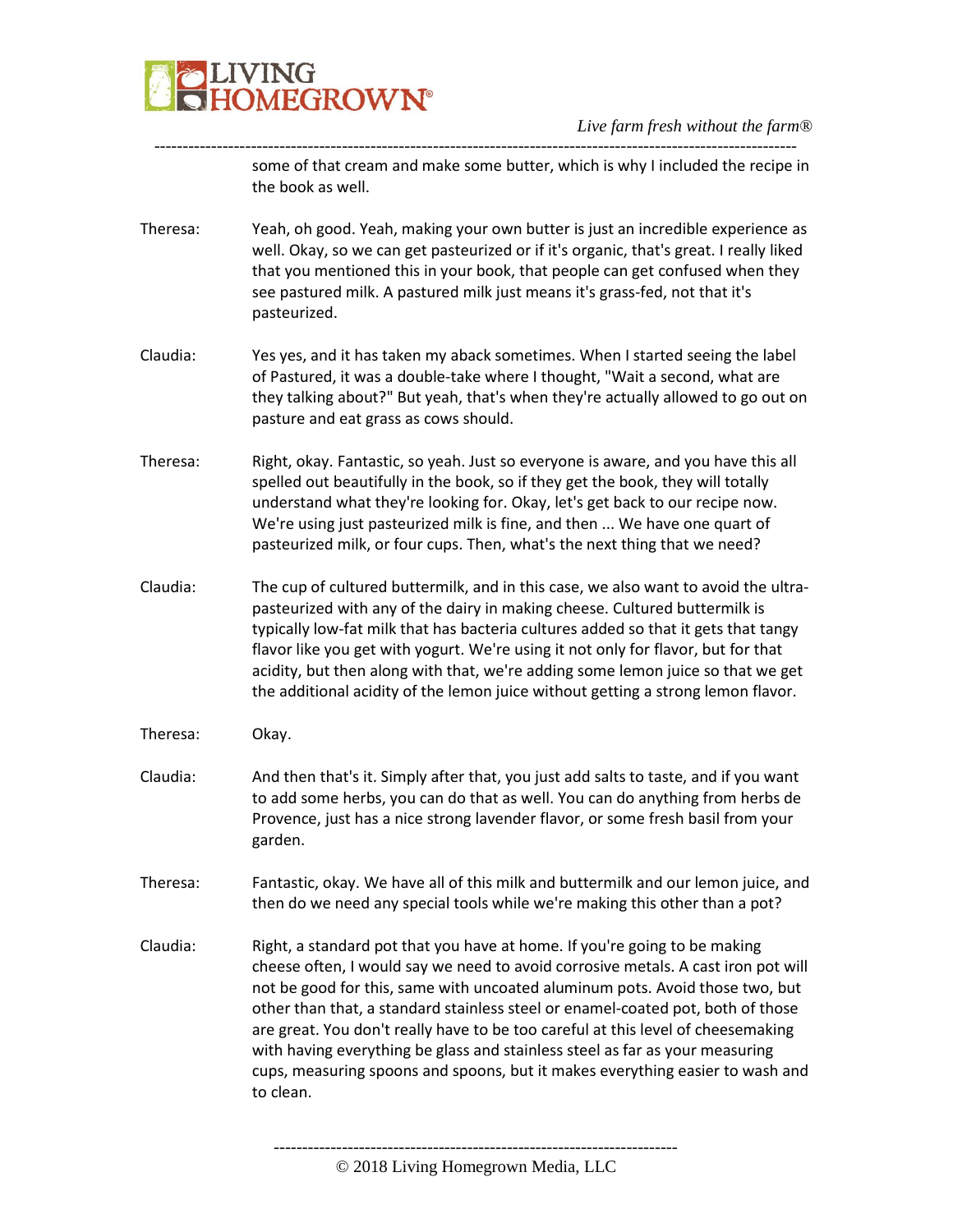

*Live farm fresh without the farm®* -----------------------------------------------------------------------------------------------------------------

| Claudia: | Then, the couple of things that I said that I include in the kits to make sure that<br>people have success are the good quality cheesecloth. Sadly, what is called<br>cheesecloth at most grocery stores is that really gauzy, super holey  It's almost<br>like gauze really.                                                                                                                                                                                                                                                                                                                                         |
|----------|-----------------------------------------------------------------------------------------------------------------------------------------------------------------------------------------------------------------------------------------------------------------------------------------------------------------------------------------------------------------------------------------------------------------------------------------------------------------------------------------------------------------------------------------------------------------------------------------------------------------------|
| Theresa: | Yeah.                                                                                                                                                                                                                                                                                                                                                                                                                                                                                                                                                                                                                 |
| Claudia: | It's like you could be a mummy for Halloween, but you really need it much<br>tighter, so if you're looking at a thread count for sheets, this is 90. You can go up<br>as high as 120, I think I've seen it be, but you just really need to be able to catch<br>tiny curds and let liquid go through, so any cloth that you have that you can<br>clean and use for this purpose would work as long as you                                                                                                                                                                                                              |
| Theresa: | Like a tea towel, a fresh clean tea towel would work if we didn't have the<br>cheesecloth?                                                                                                                                                                                                                                                                                                                                                                                                                                                                                                                            |
| Claudia: | Right, that'd be great.                                                                                                                                                                                                                                                                                                                                                                                                                                                                                                                                                                                               |
| Theresa: | Okay, okay.                                                                                                                                                                                                                                                                                                                                                                                                                                                                                                                                                                                                           |
| Claudia: | And then, a thermometer, it's a really basic thermometer, but you just need it to<br>be consistent and to work. The most common measurement for a thermometer<br>will be from zero degrees Fahrenheit to 220 degrees Fahrenheit, and we're<br>going to work between those temperatures. Sometimes, you'll run into a candy<br>thermometer that will jump in degrees by five or ten. That's not detailed<br>enough, so you need the ticks to just be one or two.                                                                                                                                                       |
| Theresa: | Got it, okay.                                                                                                                                                                                                                                                                                                                                                                                                                                                                                                                                                                                                         |
| Claudia: | And that's it.                                                                                                                                                                                                                                                                                                                                                                                                                                                                                                                                                                                                        |
| Theresa: | Okay, so what do we do first?                                                                                                                                                                                                                                                                                                                                                                                                                                                                                                                                                                                         |
| Claudia: | Okay, you're going to put that milk in your pot. Turn it to about medium, and<br>then just stay nearby. Remember, this cheese is going to be done beginning to<br>end in about 20, 25 minutes, so it's not a passive process. You have to hang<br>around the whole time, especially because we're going to heat the milk to 175,<br>which is a good  you're getting to simmer it, and you do that while stirring the<br>bottom every once in awhile to make sure that the sugars, the lactose in the<br>milk don't stick to the bottom of your pot, and then you're going to have a<br>messy layer to clean up later. |
| Claudia: | Just simmer it calmly. Get it up to 175, and then you're going to pour in your cup<br>of buttermilk, your two tablespoons of lemon juice, and you should instantly see<br>a separation between curds and whey. Then, at that point, you just take the pot                                                                                                                                                                                                                                                                                                                                                             |
|          |                                                                                                                                                                                                                                                                                                                                                                                                                                                                                                                                                                                                                       |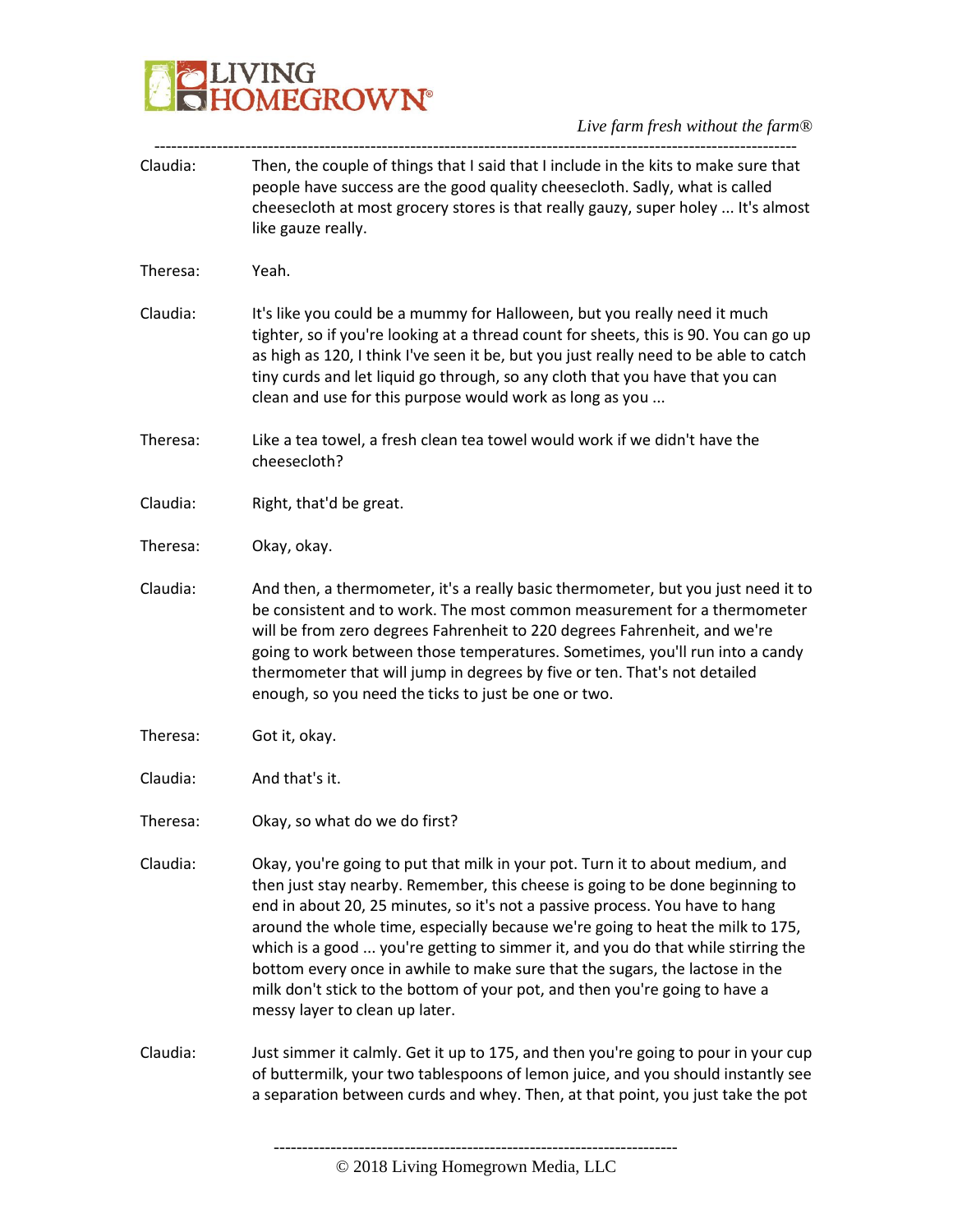

---------------------------------------------------------------------------------------------------------------- off the heat, turn off the heat, and you let it sit a few minutes, five, 10 minutes. I don't remember what I say in the recipe, but not very long. Yeah, just five minutes. In that time, that curd that has already separated just gets a chance to cook and release a little bit more of the whey, and that's going to give us the right texture.

Claudia: That's something that happens a lot with cheesemaking recipes is how long you let something rest or what temperature you go up to. All of that can really dictate how creamy or how firm your final cheese is. Once you learn that, you can use it to your advantage. In this case, you have a very tender curd, but once you let it sit for those five minutes, it gets slightly more firm because we want this final cheese to be almost the texture of a French cultured goat cheese, so a little creamy, but also a little crumbly.

Theresa: Got it, okay. This sounds really easy. Super super easy.

- Claudia: Super easy.
- Theresa: Yeah.
- Claudia: Once it does sit for that time, you simply put it through your cheesecloth which you have lining a colander, and if you want to use the whey, which we can talk about really great uses for whey, which is the byproduct, the liquid, you place a bowl underneath that colander, and that way you'll catch that really nice clear whey. Then, the cheesecloth is going to catch your curd, and this is what's going to become your final cheese, and so you're letting the whey run out of the curd, keeping only the curd, and then the curd is what you're going to add salt and your herbs too. Just make sure that the curd isn't resting in the whey. You may need to lift it at some point and move the whey or bring in your other pot or something so that it's not resting there.
- Claudia: It's a common thing that might happen is that colanders are shallow, and once you put them in that pot toward the end, they end up sitting in that whey. It's just a little detail that you'll very easily see if you're making it yourself. Once it's nice and dry, that's when you can add the salt, and salt at this level of cheesemaking is really just for flavor, but it does actually draw out some of that remaining final whey, because salt always draws moisture out of things, and so you really are salting to taste. In the recipe, I say to use a quarter teaspoon of flake salts. You can use sea salt, pickling salt, table salts even.
- Claudia: And I say just a quarter teaspoon because then, what I do in the book is I make some fruit tarts, so it's going to be for a dessert, but if you were going to make this into say a bagel schmear kind of thing and you're going to add sun-dried tomatoes or pesto or something like that, you might want to add a little bit more salt. Again, you're making it for yourself, custom to your tastes.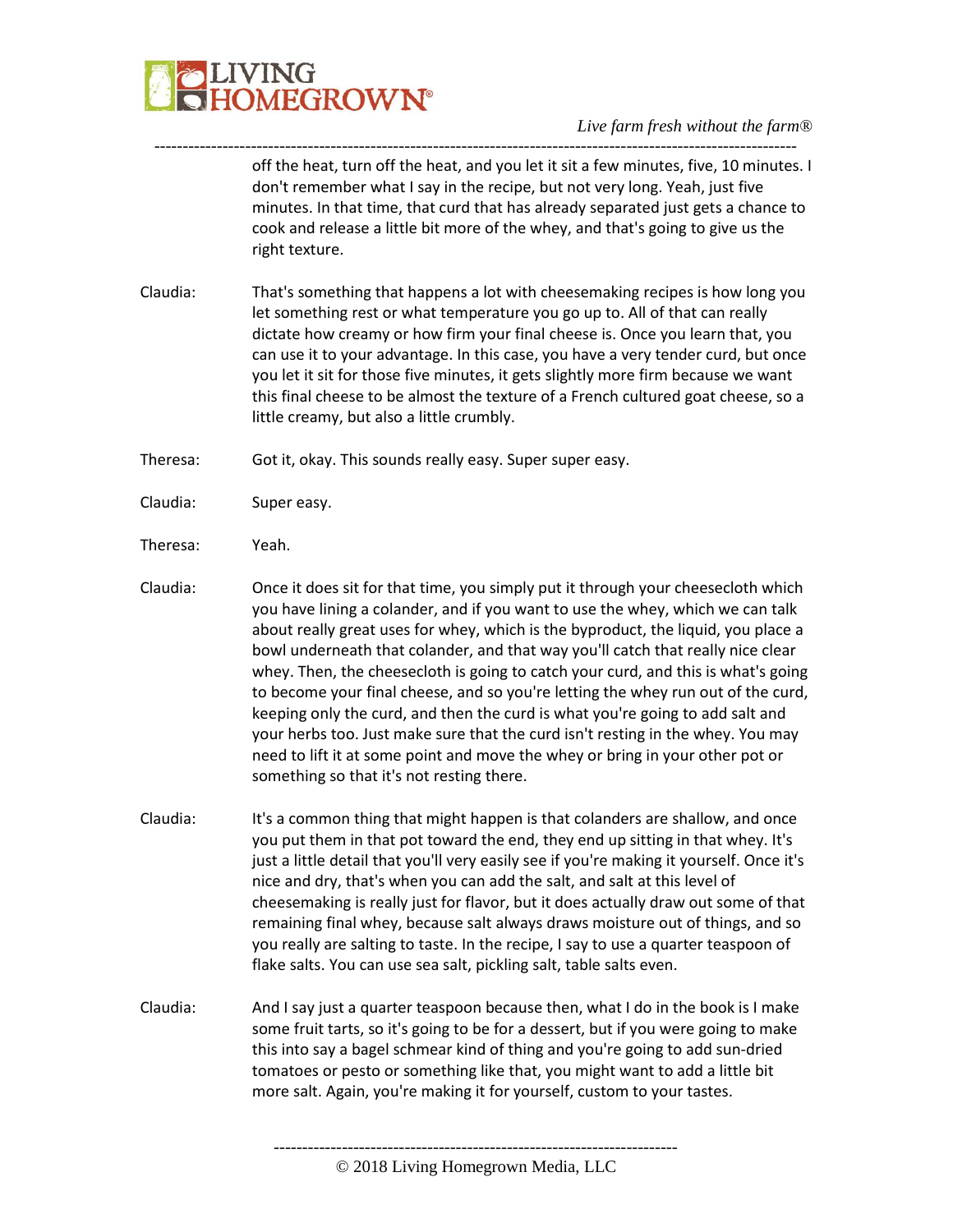

| Theresa: | This would be killer on a bagel.                                                                                                                                                                                                                                                                                                                                                                                                                                                                                                                                                                                                                                                                                                                                                              |
|----------|-----------------------------------------------------------------------------------------------------------------------------------------------------------------------------------------------------------------------------------------------------------------------------------------------------------------------------------------------------------------------------------------------------------------------------------------------------------------------------------------------------------------------------------------------------------------------------------------------------------------------------------------------------------------------------------------------------------------------------------------------------------------------------------------------|
| Claudia: | Yeah.                                                                                                                                                                                                                                                                                                                                                                                                                                                                                                                                                                                                                                                                                                                                                                                         |
| Theresa: | Really good.                                                                                                                                                                                                                                                                                                                                                                                                                                                                                                                                                                                                                                                                                                                                                                                  |
| Claudia: | It's such a versatile cheese. You can really go dessert or savory with it. You can<br>stuff pasta shells. It's great.                                                                                                                                                                                                                                                                                                                                                                                                                                                                                                                                                                                                                                                                         |
| Theresa: | This sounds really good. Okay, now back, I wanted to ask you a question. In case<br>someone has never seen curds and whey, it's like a yellowy  The whey part is a<br>yellowy liquid, and it's almost like a curdling, right? Is that how you would<br>describe it of the milk?                                                                                                                                                                                                                                                                                                                                                                                                                                                                                                               |
| Claudia: | The separation, yeah. Sometimes people have seem this like if you put maybe<br>I've seen it a lot with plant milks. If you put soy milk into hot coffee, it'll separate<br>and it looks really awful.                                                                                                                                                                                                                                                                                                                                                                                                                                                                                                                                                                                         |
| Theresa: | Yes, yes.                                                                                                                                                                                                                                                                                                                                                                                                                                                                                                                                                                                                                                                                                                                                                                                     |
| Claudia: | Or it will look like cottage cheese floating in lemonade is what I like to tell<br>people.                                                                                                                                                                                                                                                                                                                                                                                                                                                                                                                                                                                                                                                                                                    |
| Theresa: | That's a good description, yes.                                                                                                                                                                                                                                                                                                                                                                                                                                                                                                                                                                                                                                                                                                                                                               |
| Claudia: | Yeah.                                                                                                                                                                                                                                                                                                                                                                                                                                                                                                                                                                                                                                                                                                                                                                                         |
| Theresa: | Okay, perfect. All right, yes. Yeah, really simple. We let it hang there so it's not<br>sitting in the whey, and then do we mix in the  If we want to mix in herbs,<br>would we mix it in at that point?                                                                                                                                                                                                                                                                                                                                                                                                                                                                                                                                                                                      |
| Claudia: | Yeah, you can either take your nice drained curd out of the cheesecloth and put<br>them in a bowl, or sometimes because I'm just being quick, I mix the salt right in<br>to the colander, treating that as my bowl, and then I transfer it. Let's say that we<br>take the curds out and transfer them into a bowl, and then this is when you can<br>have fun with flavoring. Now, they should be really creamy, especially once you<br>start stirring your salt in. That process really helps to get you the texture that<br>we're after, because while curds are warm, they will want to stick together and<br>shape to whatever vessel they're in. Say you just let them sit passively in a bowl<br>while they're hot, you might pop those out and they might be in the shape of a<br>bowl. |
| Theresa: | Right.                                                                                                                                                                                                                                                                                                                                                                                                                                                                                                                                                                                                                                                                                                                                                                                        |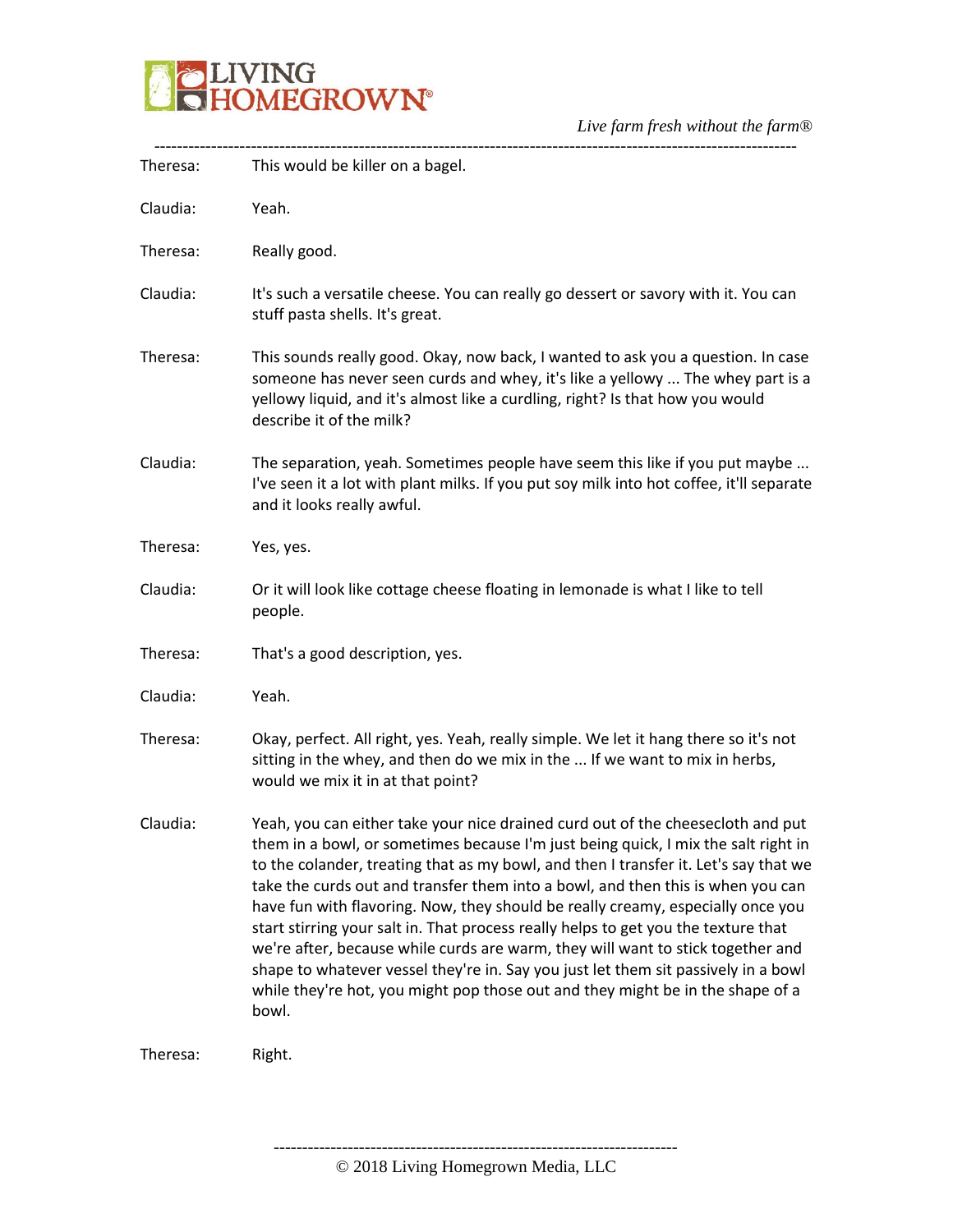

| Claudia: | What we're doing as we're doing the salts and it's creaming the curd and getting<br>it all salted really nice and evenly, but also really making the texture nice and<br>creamy.                                                                                                                                                                                                                                                                                                                                                                                         |
|----------|--------------------------------------------------------------------------------------------------------------------------------------------------------------------------------------------------------------------------------------------------------------------------------------------------------------------------------------------------------------------------------------------------------------------------------------------------------------------------------------------------------------------------------------------------------------------------|
| Theresa: | Fantastic. Okay, then when we're all finished, how long would be be able to<br>keep this? How long would it last?                                                                                                                                                                                                                                                                                                                                                                                                                                                        |
| Claudia: | About a week.                                                                                                                                                                                                                                                                                                                                                                                                                                                                                                                                                            |
| Theresa: | About a week?                                                                                                                                                                                                                                                                                                                                                                                                                                                                                                                                                            |
| Claudia: | Yeah, about a week. These fresh cheeses, because they have so much moisture<br>in them, they are really for a week's worth of use.                                                                                                                                                                                                                                                                                                                                                                                                                                       |
| Theresa: | Okay, and this would be a good amount for a week. You'd probably be just right.<br>You'd eat that up with your family, and then you could make another batch.                                                                                                                                                                                                                                                                                                                                                                                                            |
| Claudia: | Right, the really great thing is you can, for most of these recipes, quadruple<br>them or cut them in half. You can really customize them.                                                                                                                                                                                                                                                                                                                                                                                                                               |
| Theresa: | Okay, fantastic. All right. Now one of the things I know from reading your book<br>is that most cheeses, or maybe all cheeses, need to have an acid. In this case,<br>we were using buttermilk and the lemon juice as our acid to make the<br>separation and create the cheese, but I know that we can also use citric acid<br>sometimes when we're making cheese, and that's something that a lot of my<br>listeners would probably have on their pantry shelf because they're canners, so<br>is there a way that we can use the citric acid to make cheeses sometimes? |
| Claudia: | Absolutely, and in fact, it's what I include in my kit so that it's a non-perishable<br>acid that I can include in there. I do actually like citric acid, because it has such a<br>neutral flavor. You can use lemon juice, lime juice and vinegars, but they will all<br>add their own nuanced flavor, which can be good. You can often go for that on<br>purpose, but citric acid will always just give it the acidity that we need with the<br>neutral flavor.                                                                                                        |
| Claudia: | For example, with this recipe, to replace some of the acidity that we're getting<br>with the buttermilk and with the lemon juice, I would dissolve one teaspoon of<br>the citric acid in about a quarter teaspoon of water. Then, at that point when<br>we get to the 175 temperature, drizzle it in, and as soon as you see a separation,<br>stop drizzling. You may not need the whole solution.                                                                                                                                                                       |
| Theresa: | Okay, so we can eyeball it?                                                                                                                                                                                                                                                                                                                                                                                                                                                                                                                                              |
| Claudia: | Exactly.                                                                                                                                                                                                                                                                                                                                                                                                                                                                                                                                                                 |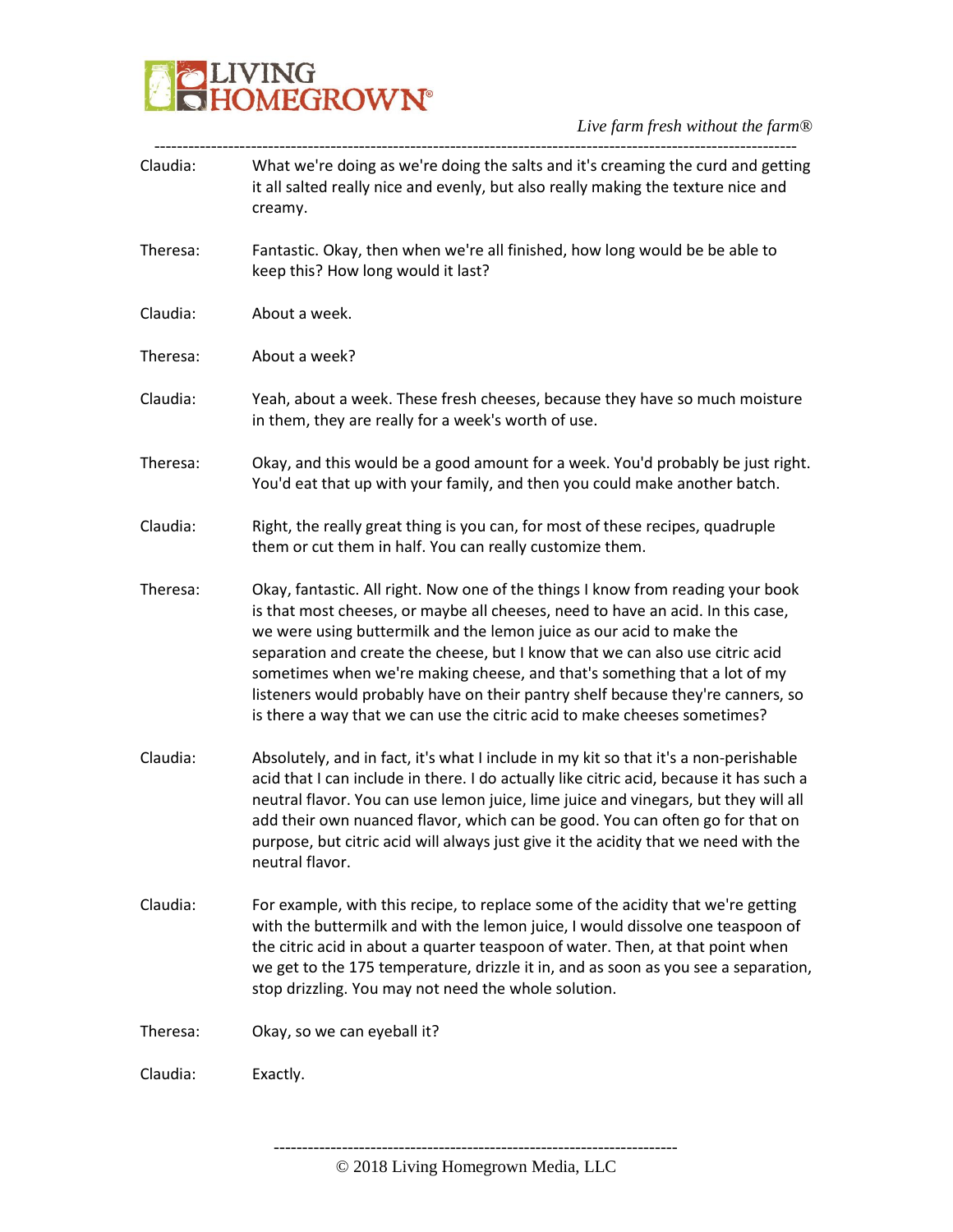| Theresa: | Okay, fantastic. That's cool. They'll be able to use the citric acid sitting on their<br>shelf, and that would make it even more fun.                                                                                                                                                                                                                                                                                                                                                                                                                                                                                                                                                                                                                                                                                   |
|----------|-------------------------------------------------------------------------------------------------------------------------------------------------------------------------------------------------------------------------------------------------------------------------------------------------------------------------------------------------------------------------------------------------------------------------------------------------------------------------------------------------------------------------------------------------------------------------------------------------------------------------------------------------------------------------------------------------------------------------------------------------------------------------------------------------------------------------|
| Claudia: | Yeah.                                                                                                                                                                                                                                                                                                                                                                                                                                                                                                                                                                                                                                                                                                                                                                                                                   |
| Theresa: | Okay, one other question I had, I was thinking as we were talking about making<br>a non-dairy cheese, I know one thing that a lot of people, when they're making<br>cheese, would have to use a rennet. I think you use a rennet in your mozzarella<br>kit, but you say in your book that you stick to a vegetarian rennet, and I thought<br>that was really important to note. I'd love for you to tell everyone what rennet<br>is, and how vegetarian rennet is different from the standard rennet so that if<br>they're at all squeamish about rennet, they would still want to use your book,<br>because most of the recipes I don't even think have any rennet, but if they did,<br>you recommend a vegetarian. Could you explain that?                                                                            |
| Claudia: | Right, sure. The cheeses in my book that would need rennet are things like the<br>mozzarella, burrata, the pepper jack, the string cheese, so you can see the trend<br>there. It's the melty, more rubbery cheeses, whereas ricotta for example or<br>queso fresco or something like that is a little bit more crumbly and doesn't melt.<br>That's what we get from it, and it works along with the acid to reorganize the<br>proteins in order to be able to melt and be gooey.                                                                                                                                                                                                                                                                                                                                        |
| Claudia: | Let's see. Your other question was, okay, because it's vegetarian. Just how this<br>started is not only have I been vegetarian for several years and in the past, but I<br>have a lot of friends who are vegetarian. Even though I'm not anymore, if I<br>hosted parties with them or I gave cheese as a gift, I wanted everybody to be<br>able to eat the cheese, and so I didn't want to worry about, "This one has the<br>animal rennet, and this one has the vegetarian." I just knew that if I added<br>vegetarian rennet, then everyone could eat it. Then I've also had a lot of<br>customers who are kosher and eat that way ask about that, and so that's<br>another diet that it's important for. The other reason I really like these tablets is<br>that they don't expire as quickly as animal rennet does. |
| Claudia: | Animal rennet maybe will last to six months in the refrigerator. These tablets,<br>they're powder and you keep them in the freezer, will last up to five years. I<br>found that when people are beginners, that you may need some time. It may<br>only be a year, but that's much better than six months and just being like, "Oh<br>shoot, I never got to it. I wasted my money."                                                                                                                                                                                                                                                                                                                                                                                                                                      |
| Theresa: | Yeah, and sometimes it's hard to find these ingredients.                                                                                                                                                                                                                                                                                                                                                                                                                                                                                                                                                                                                                                                                                                                                                                |
| Claudia: | Right.                                                                                                                                                                                                                                                                                                                                                                                                                                                                                                                                                                                                                                                                                                                                                                                                                  |
| Theresa: | The difference between animal rennet and a vegetarian rennet, animal rennet is<br>actually from the lining of a small cow or                                                                                                                                                                                                                                                                                                                                                                                                                                                                                                                                                                                                                                                                                            |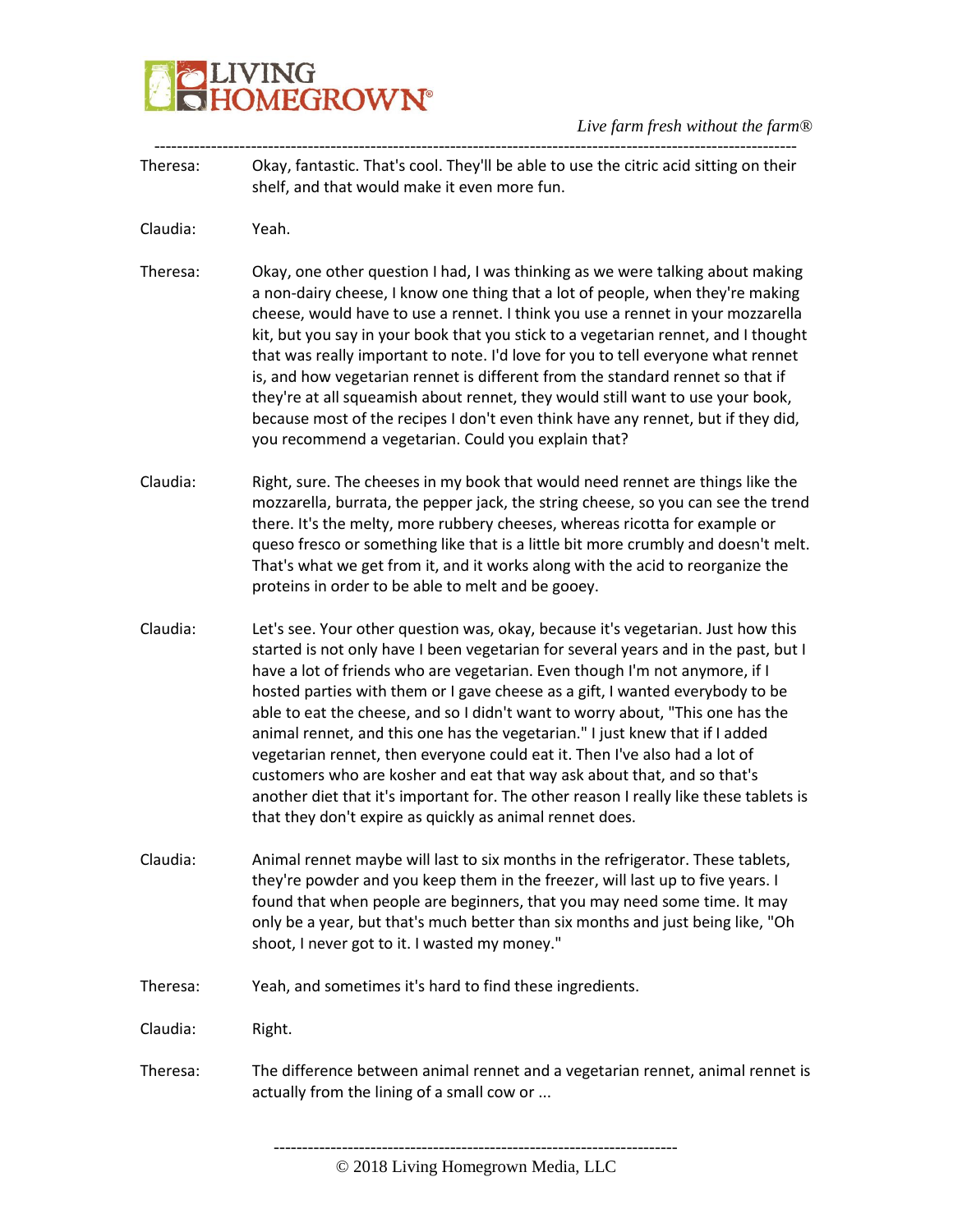| Claudia: | Yes, an unweaned calf. In the fourth stomach, they have these enzymes that<br>help them digest their own mother's milk, and that's why it has to be<br>unweaned, because eventually they don't drink milk anymore. They go to grass,<br>and so it's only when they're unweaned that they have these enzymes. As<br>humans long ago, we figured out that if we took the stomach, and sorry if<br>people are squeamish, but really I think it's respectful if you're going to be using<br>an animal to use all of it, and so that's what our ancestors did. They dry it and<br>they grind it up and put it in a little liquid so that it's almost like a tincture. |
|----------|------------------------------------------------------------------------------------------------------------------------------------------------------------------------------------------------------------------------------------------------------------------------------------------------------------------------------------------------------------------------------------------------------------------------------------------------------------------------------------------------------------------------------------------------------------------------------------------------------------------------------------------------------------------|
| Claudia: | Then you just need a drop or two of this liquid, and it's amazing how these<br>enzymes can do that to milk. Also, humans are smart and we figured out that<br>plants can do this as well, and so vegetarian rennet is from a strain of fungi, so<br>related to the mushrooms, and so that was turned into a power and then<br>pressed into these tablets that you can score and just use a quarter of, and<br>makes it very easy to do.                                                                                                                                                                                                                          |
| Theresa: | Yeah, that's what's so awesome about the vegetarian rennet because a lot of<br>people who are vegetarian or are learning to be vegetarian may not realize that<br>that's what rennet is, standard animal rennet, so being able to find a vegetarian<br>cheese is that they would not have used the animal to create the cheese and<br>other than the milk if it's a milk.                                                                                                                                                                                                                                                                                        |
| Claudia: | Right, like you said, that's another benefit of making cheese at home. That's<br>another decision that you can make for yourself.                                                                                                                                                                                                                                                                                                                                                                                                                                                                                                                                |
| Theresa: | Right. You can make that decision and if it's something that is very important to<br>you, you can make sure that any cheese in your house is vegetarian rennet and<br>you don't have to worry about any animals being harmed in the process which I<br>know is very important to a lot of people and a lot of people don't even know<br>that that's how rennet is made.                                                                                                                                                                                                                                                                                          |
| Claudia: | Right, that's true. Yeah.                                                                                                                                                                                                                                                                                                                                                                                                                                                                                                                                                                                                                                        |
| Theresa: | Yeah. When I've had this conversation with people who it would matter to,<br>they're absolutely floored to find out that that's what animal rennet is. That's<br>why I wanted to bring it up because you talk about that in your book and all of<br>your kits used the vegetarian rennet, so if anyone buys a mozzarella kit from<br>you, they are using vegetarian rennet in that kit, and I think that's really<br>important to know.                                                                                                                                                                                                                          |
| Claudia: | That's right.                                                                                                                                                                                                                                                                                                                                                                                                                                                                                                                                                                                                                                                    |
| Theresa: | Claudia, thank you so much. This has just been fantastic. I'm going to include all<br>the information in the show notes for this episode and everyone will be able to<br>know how to get your kits, and the book, and everything else. I just really                                                                                                                                                                                                                                                                                                                                                                                                             |